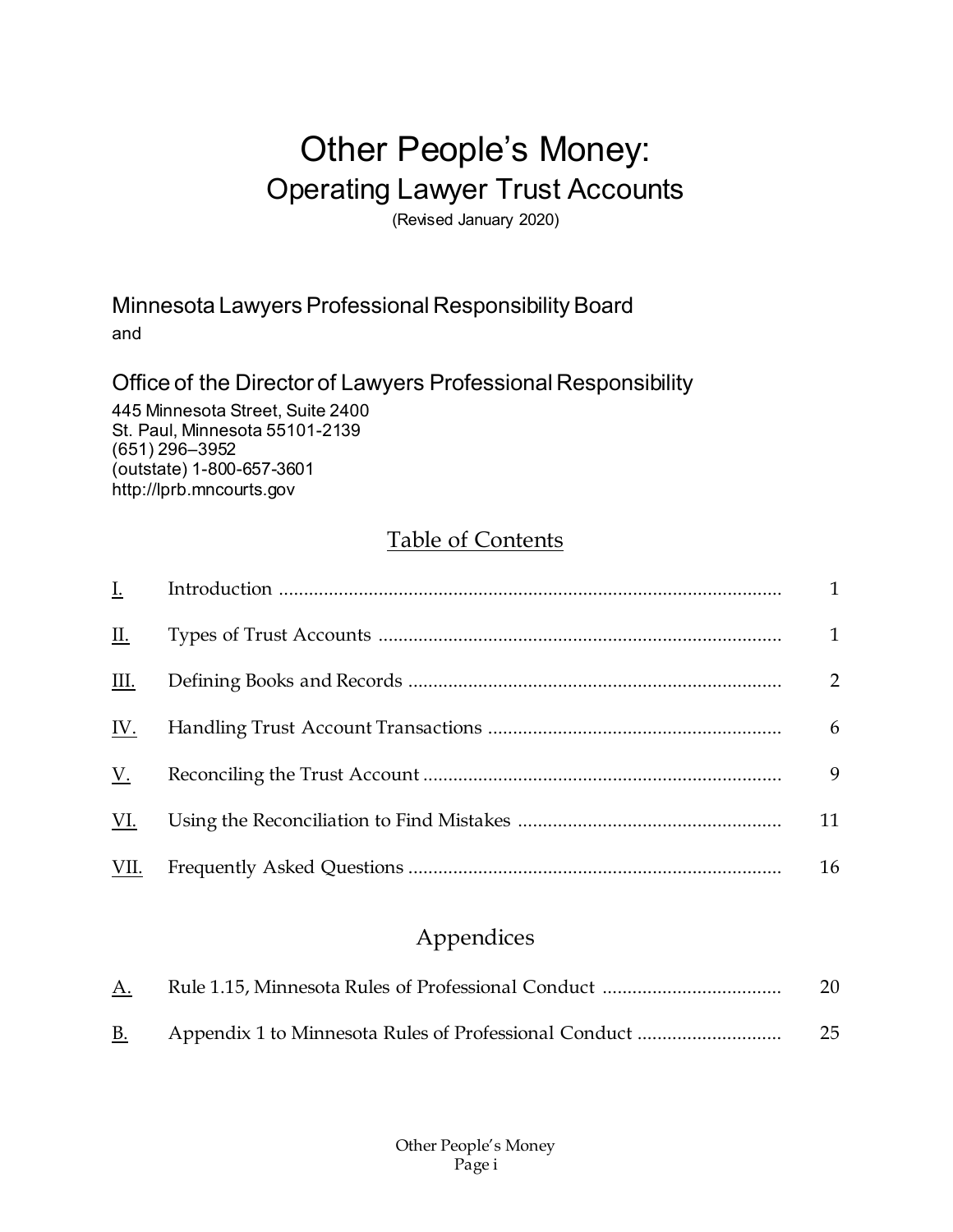# <span id="page-1-0"></span>**I. Introduction**

One of the routine aspects of practicing law is receiving money from and on behalf of clients and third parties; one of a lawyer's most serious responsibilities is safeguarding and accounting for those funds.

Client funds take the form of unearned fee retainers, cost advances, settlements, escrow funds, estate assets, judgment awards and other fiduciary funds, to name the most common. Funds belonging to third parties that a lawyer may be required to hold include funds subject to doctors' liens, disputed funds, and court-ordered deposits.

Both common sense and the Minnesota Rules of Professional Conduct (MRPC) dictate that client funds must be segregated from a lawyer's own funds and accounted for in a manner that allows the lawyer to determine, *to the penny,* what funds are held on behalf of each and every client. Lawyers accomplish this by placing all client money in a separate bank account called a trust account. Rule 1.15, MRPC (Appendix A), and Appendix 1 to the MRPC (Appendix B) spell out the technical requirements for maintaining trust account books and records.

The purposes of this manual are to describe the trust account books and records requirements, explain the rationale for those requirements, provide a straightforward guide to following the requirements, and answer common questions that may arise.

# <span id="page-1-1"></span>**II. Types of Trust Accounts**

#### **A. Pooled Accounts.**

The Rules require that all client funds be deposited in an interest-bearing account at a financial institution, typically a savings or commercial bank. Most lawyers maintain one trust account into which all of their client funds are "pooled." Because most client funds are held for short periods of time (several days to several months) and are often for nominal amounts, insignificant amounts of interest are generated for each individual client. Nevertheless, the pooled funds in these accounts (called IOLTA, Interest on Lawyers Trust Accounts) earn cumulative interest. As in many other states, this interest is collected and forwarded to the IOLTA program which uses the money to fund various nonprofit groups that provide legal services to individuals and groups that would not otherwise be able to afford legal representation.

Virtually all banks in Minnesota are familiar with IOLTA accounts. Banks often do not charge monthly service fees on these accounts and can set up the account to automatically withdraw the interest each month and forward it to the IOLTA program. The Office of the Director of Lawyers Professional Responsibility ("Director's Office") maintains on its website [\(http://lprb.mncourts.gov\)](http://lprb.mncourts.gov/) a list of banks that have been approved to handle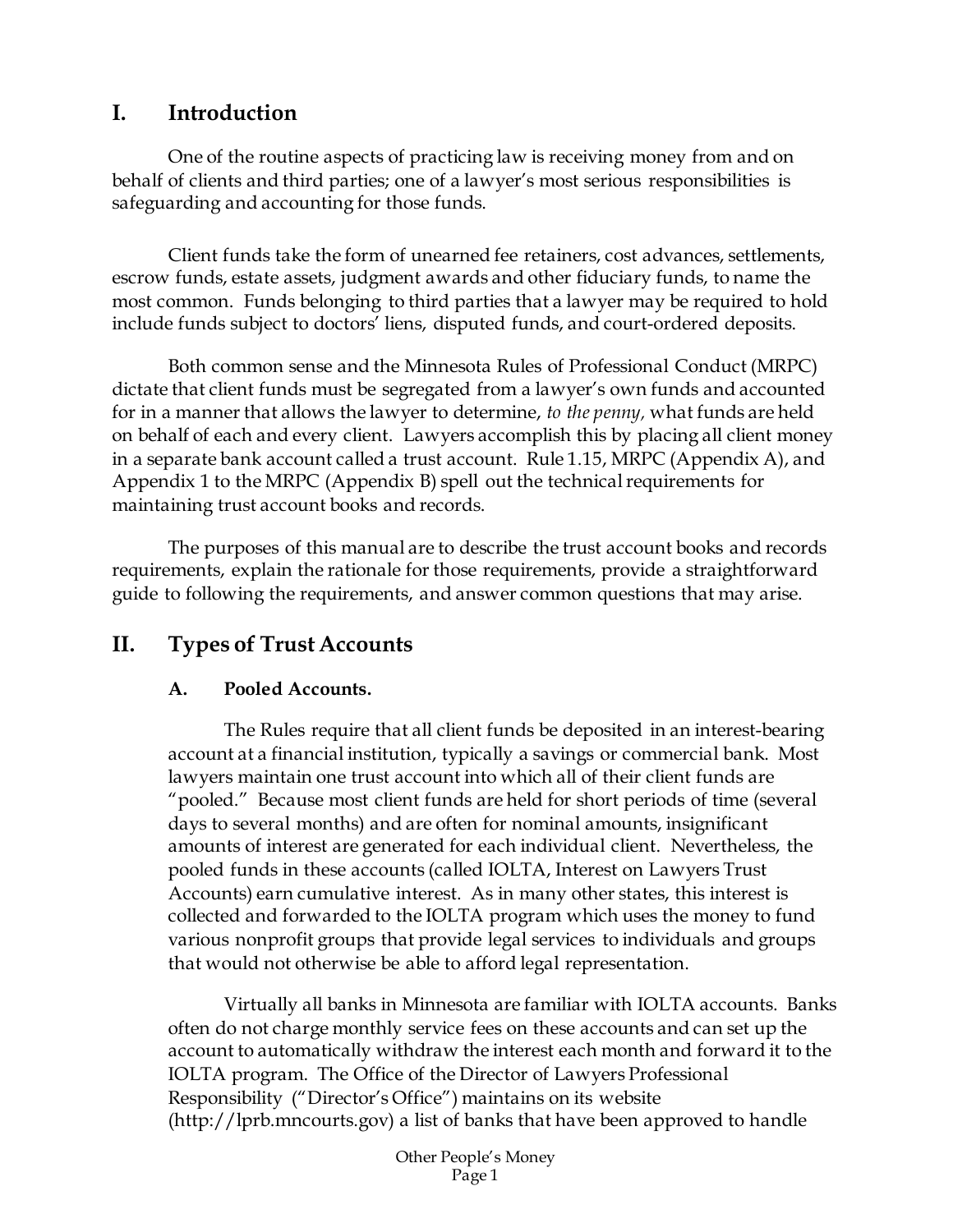IOLTA accounts. Banks are approved to handle IOLTA accounts when they agree to report overdrafts on those accounts to the Director's Office and to pay a certain minimum amount of interest on the accounts.

A lawyer may also open a pooled interest-bearing trust account for which the interest will not be forwarded to the IOLTA program. For this type of account, a lawyer must use sub-accounting to compute and pay out interest to individual clients. Few lawyers use this type of trust account due to the administrative burden and costs associated with allocating the interest to each client on an average daily balance.

### **B. Separate Accounts.**

Some lawyers handle substantial individual amounts of client funds or funds that the lawyer expects to retain in trust for a long period of time. These funds may be deposited into a separate interest-bearing account and the interest, net of any transaction costs, paid directly to the particular client. Rule 1.15(f)(1), MRPC.

Lawyers maintaining pooled trust accounts must maintain the books and records discussed below.[1](#page-2-1)

# <span id="page-2-0"></span>**III. Defining Books and Records**

A lawyer cannot fully account for client funds without documentation of all transactions involving such funds. Proper documentation both prevents mistakes and allows a lawyer to correct errors that are discovered later. Good recordkeeping also helps to prevent and to resolve disputes with clients. Failure to keep books and records may potentially result in professional discipline, which may be public in severe cases. *See In re Reiter*, 567 N.W.2d 699 (Minn. 1997).

### **A. Records.**

 $\overline{a}$ 

Records refer to documents created in the ordinary course of operating a bank account or handling other client property. They include bank statements, canceled checks or copies of canceled checks (if they are provided with the bank statements), deposit slips, bank interest reports, service charge notices, and notices of interest payments to the IOLTA program. *See* Appendix 1 to the MRPC, I(6).

Banks routinely provide most of these documents to the lawyer. Where a bank does not return with the bank statements either the original or copies of

<span id="page-2-1"></span><sup>&</sup>lt;sup>1</sup> Lawyers maintaining a separate trust account for an individual client need only maintain a check register and reconcile that check register to the monthly bank statements.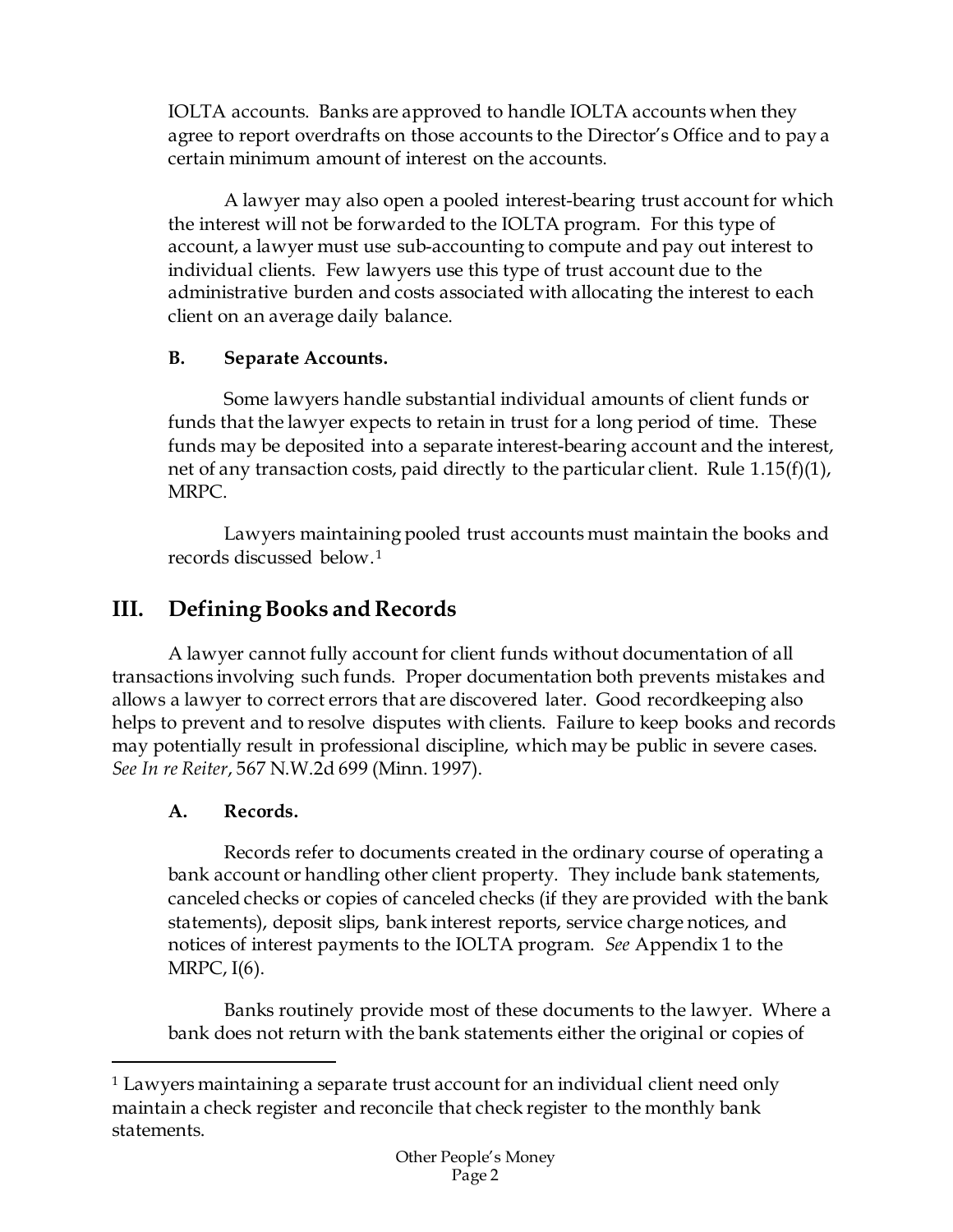canceled checks, a lawyer need not make or retain copies of checks drawn on the trust account. Where a bank does not routinely return original deposit slips, however, a lawyer must create and retain duplicate deposit slips (usually using a book with carbon copies) because the lawyer needs a record of the clients on whose behalf funds were deposited. Each deposit entry must include an identification of the client on whose behalf the funds are deposited. (Lawyers making electronic deposits into their trust account, pursuant to the 21<sup>st</sup> Century Act or otherwise, must request and retain image statements from their bank for each such deposit.) Similarly, a lawyer must identify the client on the memo line of each trust account check issued. It is improper for a lawyer to make ATM or other cash withdrawals from a trust account or to retain cash from a trust account deposit. It is also improper for a lawyer to issue trust account checks in payment of the lawyer's own personal or business expenses. Every withdrawal from a trust account must be signed by at least one lawyer associated with the firm. *See* Rule 1.15(j), MRPC.

Appendix 1 permits lawyers to withdraw funds from their trust account by bank wire, electronic or telephone transfer so long as the lawyer creates and signs a written memorandum authorizing the transaction.

Cash Payments. When a lawyer receives payment of a retainer or fees from a client in cash, the lawyer must create and keep a copy of a receipt signed by both the lawyer and the client. The receipt must identify the client from whom the cash payment was received. This rule was imposed to reduce the disputes over the amounts of cash payments to lawyers.

Other records lawyers must maintain include receipts or other statements of non-cash property held for clients (e.g., personal property from a divorce, an abstract from a real estate transaction, stock or bond certificates discovered in a decedent's safe deposit box, etc.). Lawyers must also have records identifying the trust accounts they maintain. *See* Appendix 1 to the MRPC, I(1) and (6).

#### **B. Books.**

Books refer to the ongoing journals and ledgers a lawyer maintains on a daily basis to keep track of client funds. Lawyers must contemporaneously maintain all of the following books:

#### **1. Check Register.**

Just like a personal checking account, a lawyer trust account must have a check register. It tracks all the checks written from the account and all the deposits to the account, in chronological order. This provides a running balance of how much money would be in the account on a given day if all the checks written had cleared. This balance is very important; as part of the monthly reconciliation process (*see* Appendix 1 to the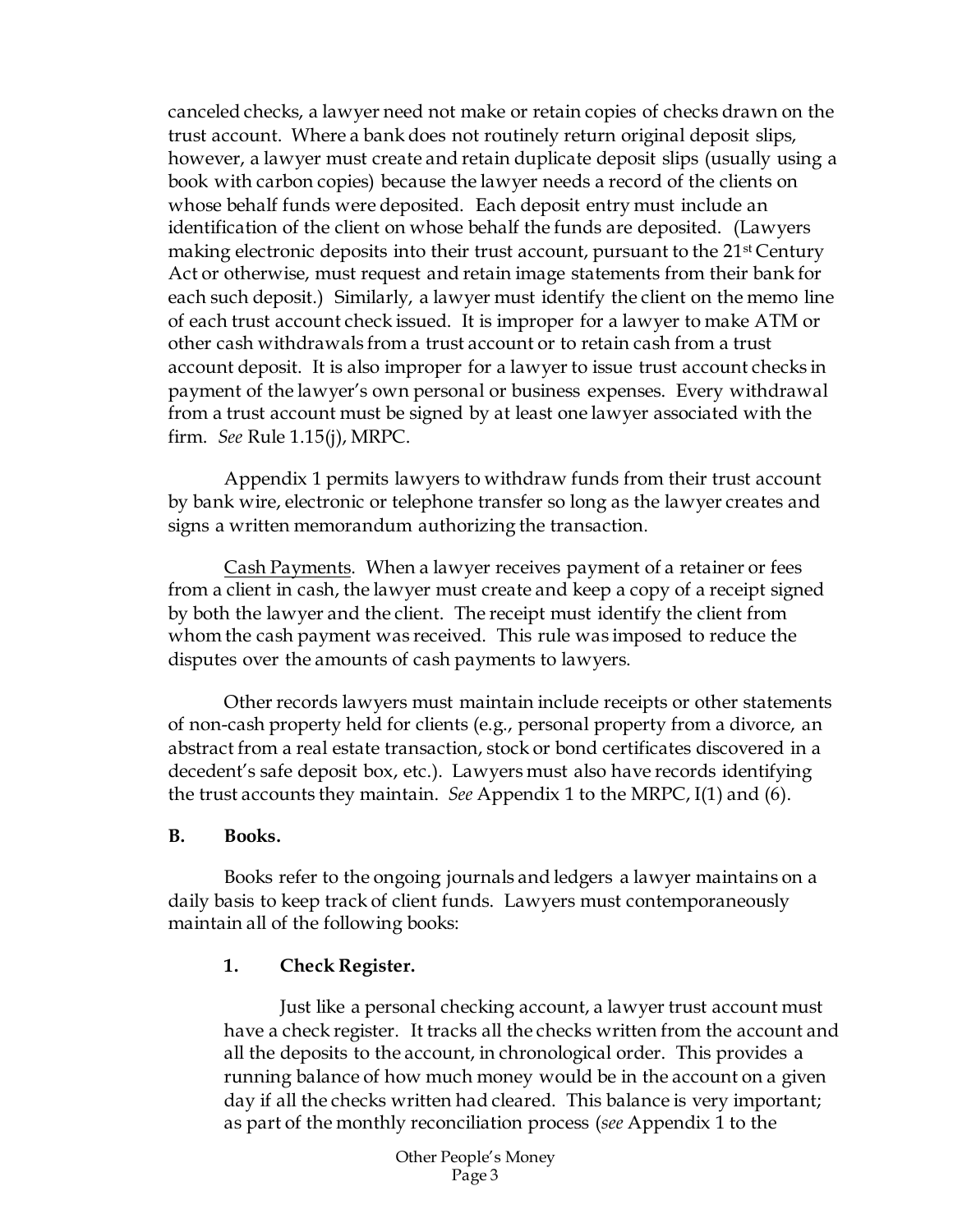MRPC, I(5)) it is compared to the balances from the other books and to the bank statement to make sure the proper funds are in the trust account.

Each entry in the register, whether a check, transfer or deposit, must include the date, the client on whose behalf the transaction occurred, the amount, the purpose (e.g., retainer, fees, costs, payment to medical provider, etc.) and (for checks) the payee and the check number. *See* Appendix 1 to the MRPC, I(2).

#### **2. Receipts and Disbursements Journals (optional).**

*As of September 1998, cash receipts and disbursements journals are no longer required. Instead, lawyers are required to maintain detailed check registers and subsidiary ledgers.*

In addition to a check register, lawyers may also keep separate lists ("journals") for the money they receive and for the money they pay out. At month-end, these journals provide the lawyer with separate totals of deposits and withdrawals, which can then be compared with the register and the bank statement. This is another way to check that no mistakes have been made during the month and that disbursements have not exceeded the available trust funds.

#### **3. Client Subsidiary Ledgers.**

For each client, a lawyer must keep a separate page on which all the trust account deposits and disbursements for that client are recorded. Each entry must have the same details as the entries in the check register: date, amount, payee, check number, and purpose. A subsidiary ledger must also reflect a running balance. By its nature, a client subsidiary ledger should never have a negative balance; a lawyer should never disburse funds on behalf of a client unless there are sufficient funds for that client to cover the check. When the representation ends, the subsidiary ledger balance should be zero. *See* Appendix 1 to the MRPC,  $I(3)(a)$ .

A lawyer must maintain a subsidiary ledger for the nominal funds the lawyer has in the account to cover bank fees. *See* Rule 1.15(a)(1), MRPC. The amount of a lawyer's own funds in a trust account may not exceed \$200.

Failing to keep client subsidiary ledgers is one of the most common causes of errors —including inadvertent shortages of client funds. It is virtually impossible to reconcile a lawyer's own records with the bank statement and safeguard clients' funds without subsidiary ledgers. This is true regardless of how frequently the trust account is used or whether the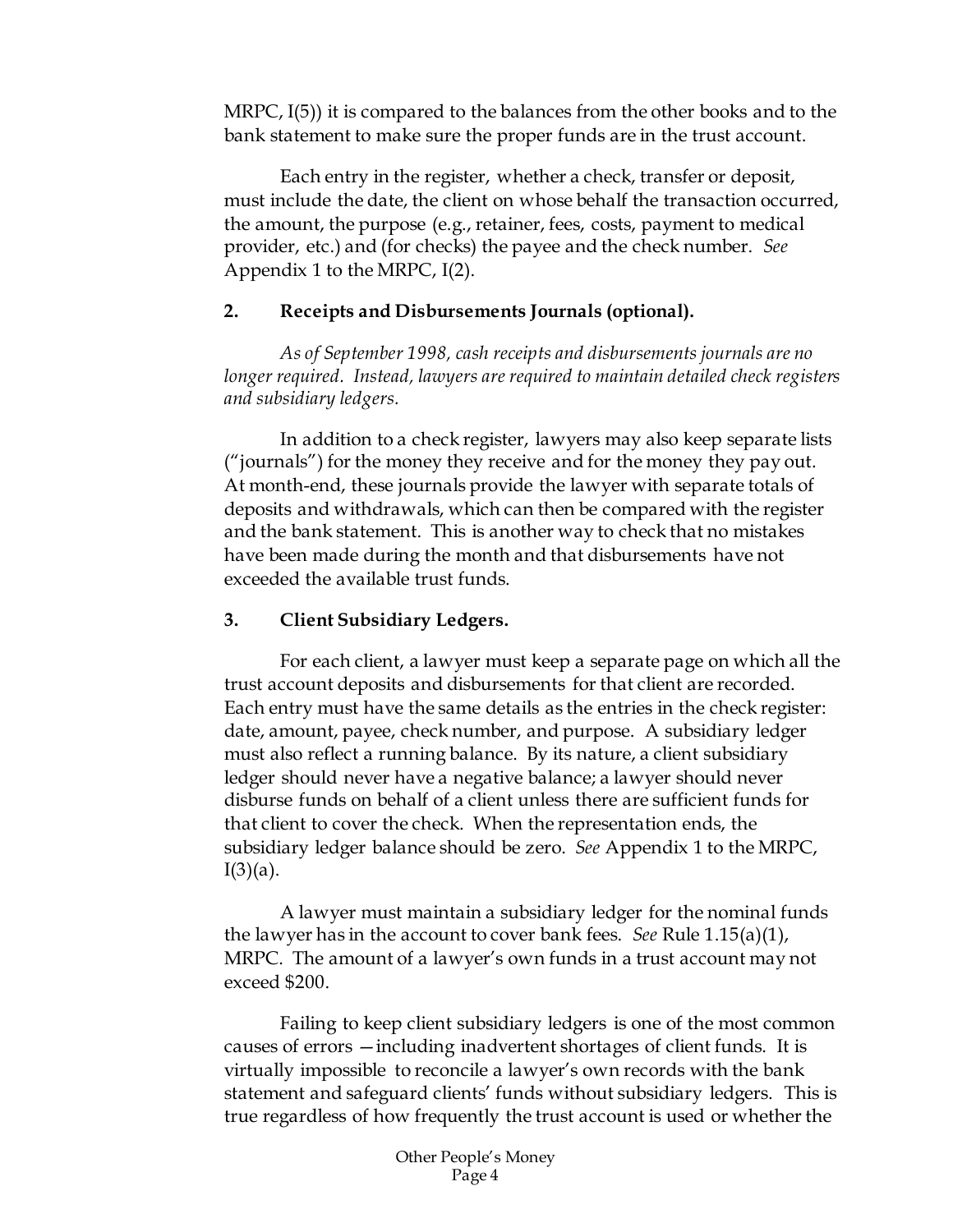trust account use is limited to real estate closings, personal injury settlements, or other "routine" transactions.

#### **4. Monthly Trial Balance and Reconciliation Reports.**

At the end of each banking month, lawyers need to compare the balances of their various books to catch mistakes or oversights that might lead to shortages or commingling. Finding the balances for the register and the journals (if journals are being maintained) is easy enough: just take whatever balance is recorded for the banking month-end date. To find the balance for the client subsidiary ledgers, a lawyer must create a "trial balance report." A trial balance report is a listing of the clients with funds in the trust account as of the banking month-end date and the balance for each such client. All the individual client balances are added together to arrive at the subsidiary ledger trial balance. *See* Appendix 1 to the MRPC,  $I(4)$ .

This trial balance report should be identical to the check register balance for the same date and to the balance of the cash receipts and disbursements journal (if these optional journals are being maintained). They should be identical because the same information should have been entered in all three places.

As noted earlier, no client subsidiary ledger balance should ever be negative. If, however, through error or oversight, a negative client balance occurs and has not been rectified when the trial balance is computed, that balance should be viewed as zero in computing the trial balance. A negative client balance may not serve to reduce the trial balance total.

The month-end balances from a lawyer's books often will not match the month-end balance on the bank statement because there may be checks that have been written but not yet cleared. There may even be deposits made before the end of the month and noted in a lawyer's records, but which missed the cut-off for the bank statement. After accounting for these items, however, the book balances should be identical to the bank statement balance. *See* Appendix 1 to the MRPC, I(5).

If the book balances cannot be reconciled with the bank statement balance, then either a mistake has been made in entering information in the books, or the trust account has a surplus or a shortage. These problems must be corrected immediately.

A lawyer must separately maintain the books detailed above for each of their pooled trust accounts.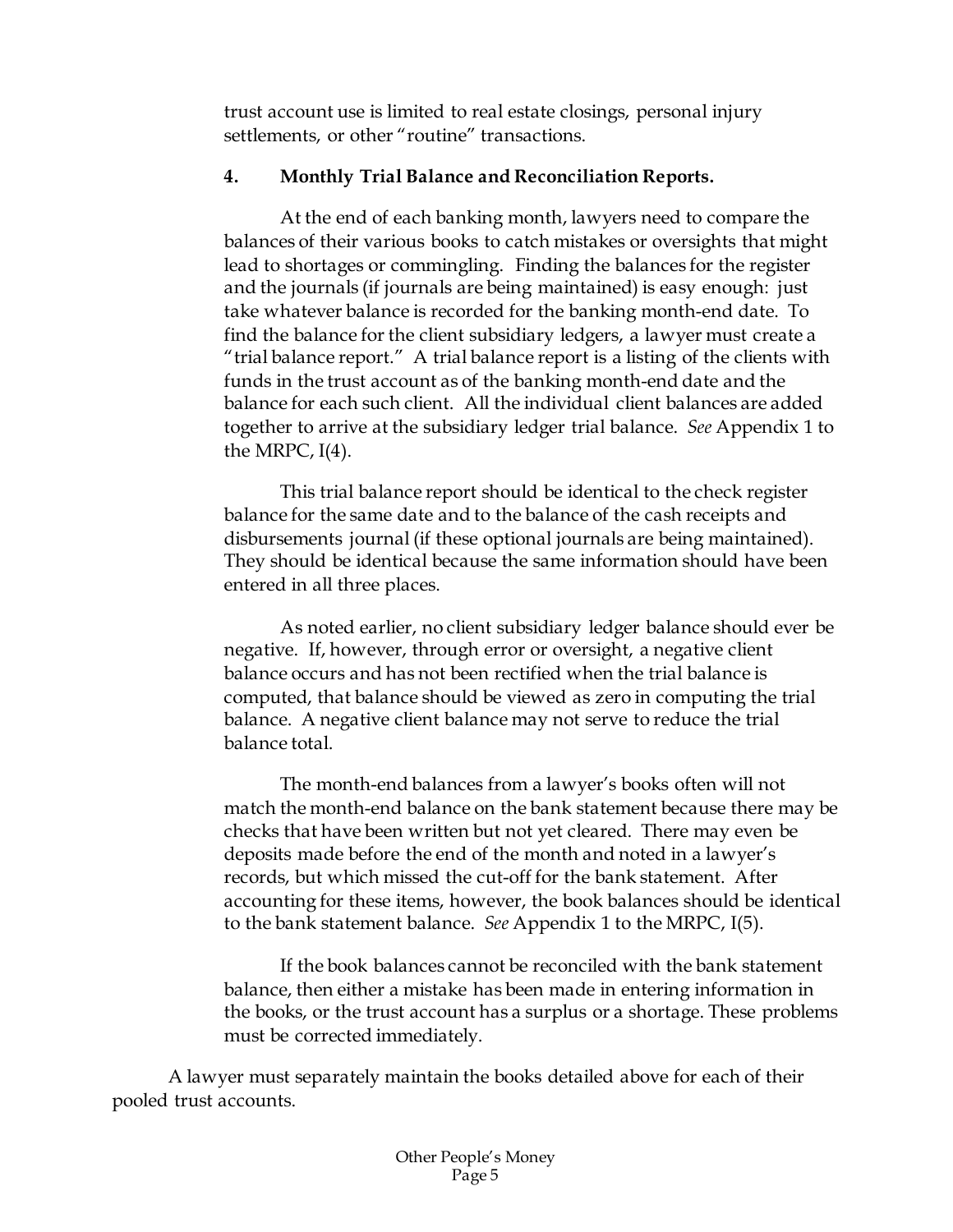A lawyer must preserve trust account books and records for "at least six years following the end of the taxable year to which they relate." *See* Rule 1.15(h), MRPC.

### **C. Manual vs. Computerized Record Keeping.**

Lawyers may note that maintaining books and records by hand requires that the lawyer or an assistant record each trust account transaction several times: on the check or deposit itself, in the register, in the subsidiary ledger, and in a receipts or disbursements journal (if journals are being maintained). By using computer software programs designed for checking accounts, lawyers only need to enter information on the instrument itself and in the computerized register; the software will automatically create the ledgers and journals. Some programs will even print checks. At the Director's Office's website [\(http://lprb.mncourts.gov\)](http://lprb.mncourts.gov/) are guides for the use of some common computer software to maintain the required trust account books.

Note that the electronic trust account check registers, trial balance reports and reconciliation reports must be either printed or saved in a PDF form to a separate electronic device on a monthly basis.

# <span id="page-6-0"></span>**IV. Handling Trust Account Transactions**

Maria Abogada has decided to open a solo practice after passing the bar in October. She opens a trust account with \$100 of her own funds to cover check printing costs and other charges that may arise. (Although lawyers are generally prohibited from keeping their own funds in their trust accounts, the rules do allow a deposit of a nominal amount of funds, \$200 or less, to cover bank charges and fees. *See* Rule 1.15(a)(1), MRPC.) She writes the deposit in her check register and creates a subsidiary ledger page for "Law Firm Funds" and writes the deposit there as well.

| Client name: | Description of representation:<br>File or case number: | Law Firm Funds<br>N/A<br>N/A |              |                      |                   |         |
|--------------|--------------------------------------------------------|------------------------------|--------------|----------------------|-------------------|---------|
| Date         | Payee & Purpose                                        |                              | Check<br>No. | <b>Funds</b><br>Paid | Funds<br>Received | Balance |
|              |                                                        |                              |              |                      | \$100             | \$100   |

In January, Abogada settles a personal injury action for client Bates, receives a retainer and starts a lawsuit for new client Computer Circuit Corp. (CCC), and receives payment from a dissolution client, Davis, comprised of past due fees, an advance on future fees and costs that she has already paid. She records the transactions in her check register and ledgers as follows: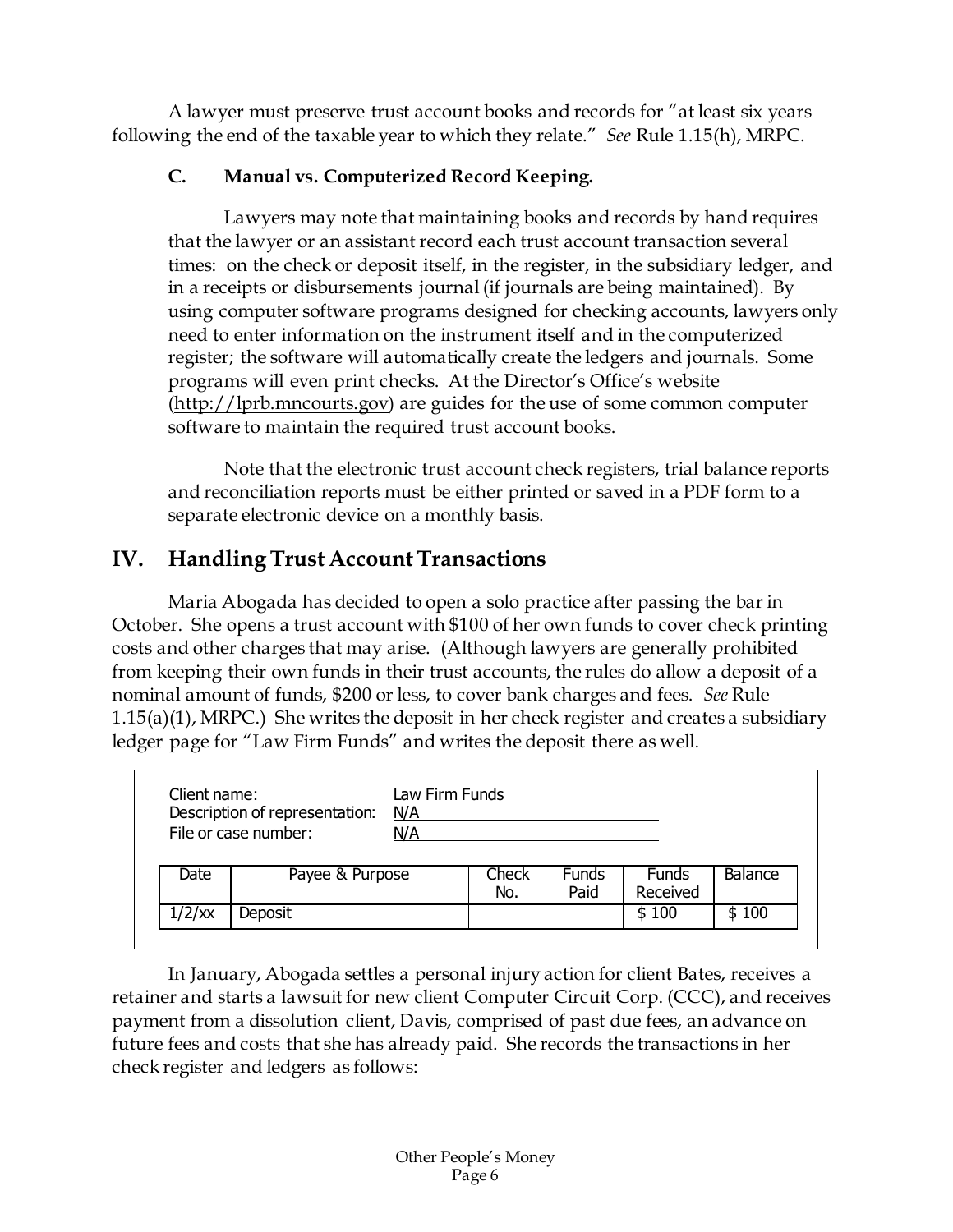| <b>Abogada Trust Account</b><br><b>Check Register</b><br><u>Page 1</u> |                                   |              |       |              |              |           |  |  |
|------------------------------------------------------------------------|-----------------------------------|--------------|-------|--------------|--------------|-----------|--|--|
| Date                                                                   | Payee or Deposit Source           | Client       | Check | <b>Funds</b> | <b>Funds</b> | Balance   |  |  |
|                                                                        |                                   |              | No.   | Paid         | Received     |           |  |  |
| $1/2$ /xx                                                              | Law Firm funds deposit            | Firm         |       |              | 100<br>\$    | \$<br>100 |  |  |
| $1/4$ / $\chi$                                                         | Settlement received               | <b>Bates</b> |       |              | 15,000       | 15,100    |  |  |
| $1/7$ /xx                                                              | Retainer received                 | CCC          |       |              | 5,000        | 20,100    |  |  |
| $1/9$ /xx                                                              | Court Reporters, Inc.             | <b>Bates</b> | 1001  | \$<br>400    |              | 19,700    |  |  |
| $1/9$ /xx                                                              | Metro Wide Courier, Inc.          | <b>Bates</b> | 1002  | 60           |              | 19,640    |  |  |
| $1/9$ /xx                                                              | Dr. Bailey                        | <b>Bates</b> | 1003  | 340          |              | 19,300    |  |  |
| $1/9$ /xx                                                              | <b>Simon Bates</b>                | <b>Bates</b> | 1004  | 9,200        |              | 10,100    |  |  |
| $1/9$ /xx                                                              | Maria Abogada                     | <b>Bates</b> | 1005  | 5,000        |              | 5,100     |  |  |
| 1/15/xx                                                                | Ramsey Cnty Dist. Ct., filing fee | <b>CCC</b>   | 1006  | 132          |              | 4,968     |  |  |
| 1/22/xx                                                                | Retainer received                 | Davis        |       |              | 2,500        | 7,468     |  |  |
| 1/25/xx                                                                | Maria Abogada, cost. reimbursed   | Davis        | 1007  | 152          |              | 7,316     |  |  |
| 1/25/xx                                                                | Maria Abogada, atty fees          | Davis        | 1008  | 1,770        |              | 5,546     |  |  |
| 1/31/xx                                                                | Maria Abogada, atty fees          | CCC          | 1009  | 2,075        |              | 3,471     |  |  |

### **Client Subsidiary Ledger**

Client name: Simon Bates File or case number:  $\qquad \qquad \frac{97-10}{}$ 

Description of representation: Car accident v. American States Ins.

| Payee & Purpose                                     | Check | <b>Funds</b> | <b>Funds</b> | Balance  |
|-----------------------------------------------------|-------|--------------|--------------|----------|
|                                                     |       |              |              |          |
| <b>Settlement Received</b>                          |       |              | \$15,000     | \$15,000 |
| $1/9$ / $\times$<br>Court Reporters, Inc., costs    | 1001  | 400          |              | 14,600   |
| Metro Wide Courier, Inc., costs<br>$1/9$ / $\times$ | 1002  | 60           |              | 14,540   |
| Dr. Bailey, expert witness fee                      | 1003  | 340          |              | 14,200   |
| Simon Bates, settlement dist.                       | 1004  | 9,200        |              | 5,000    |
| Maria Abogada, atty fees<br>$1/9$ /xx               | 1005  | 5,000        |              | 0        |
|                                                     |       | No.          | Paid         | Received |

| <b>Client Subsidiary Ledger</b>                                                                                                                       |                                   |              |                      |                          |         |  |  |  |
|-------------------------------------------------------------------------------------------------------------------------------------------------------|-----------------------------------|--------------|----------------------|--------------------------|---------|--|--|--|
| Client name:<br>Computer Circuits Corp. (CCC)<br>Patent infringement litigation<br>Description of representation:<br>File or case number:<br>$98 - 2$ |                                   |              |                      |                          |         |  |  |  |
| Date                                                                                                                                                  | Payee & Purpose                   | Check<br>No. | <b>Funds</b><br>Paid | <b>Funds</b><br>Received | Balance |  |  |  |
| $1/7$ /xx                                                                                                                                             | <b>Retainer Received</b>          |              |                      | \$5,000                  | \$5,000 |  |  |  |
| 1/15/xx                                                                                                                                               | Ramsey Cnty Dist. Ct., filing fee | 1006         | <b>132</b><br>\$     |                          | 4,868   |  |  |  |
| 1/31/xx                                                                                                                                               | Maria Abogada, atty fees          | 1009         | 2,075                |                          | 2,793   |  |  |  |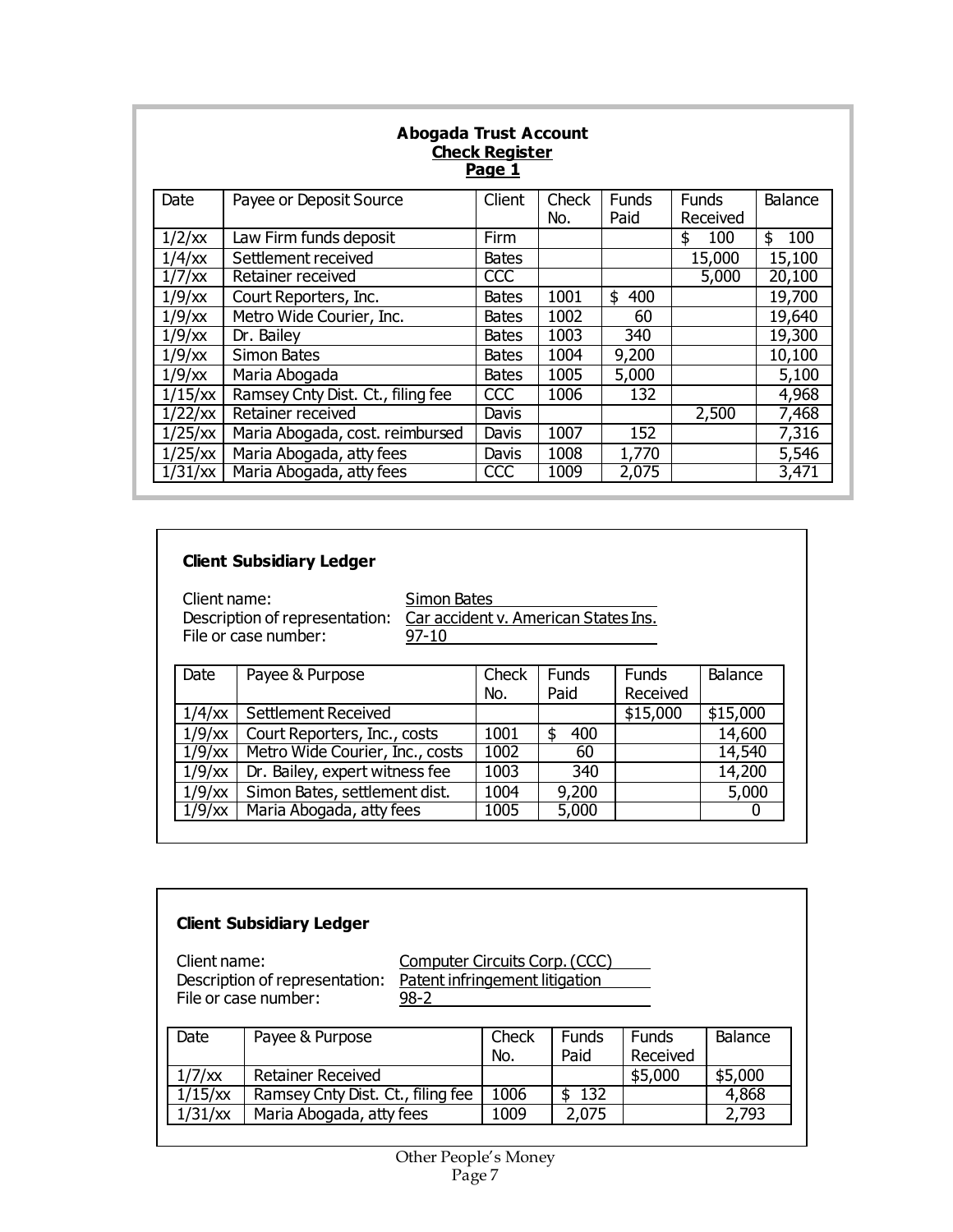| <b>Client Subsidiary Ledger</b>                                                                                                       |                             |      |              |                      |                          |         |  |  |
|---------------------------------------------------------------------------------------------------------------------------------------|-----------------------------|------|--------------|----------------------|--------------------------|---------|--|--|
| Client name:<br><b>Angela Davis</b><br>Davis v. Davis dissolution<br>Description of representation:<br>File or case number:<br>$98-3$ |                             |      |              |                      |                          |         |  |  |
| Date                                                                                                                                  | Payee & Purpose             |      | Check<br>No. | <b>Funds</b><br>Paid | <b>Funds</b><br>Received | Balance |  |  |
| 1/22/xx                                                                                                                               | <b>Funds Received</b>       |      |              |                      | \$2,500                  | \$2,500 |  |  |
| 1/25/xx                                                                                                                               | Maria Abogada, costs reimb. |      | 1007         | 152<br>\$            |                          | 2,348   |  |  |
| 1/25/xx                                                                                                                               | Maria Abogada, atty fees    | 1008 | 1,770        |                      | 578                      |         |  |  |

Note that Abogada issued herself separate checks for her costs and attorney fees in the Davis matter; she also could have issued one check and annotated her register and subsidiary ledger accordingly. Similarly, if she knew on January 25 that she had also earned fees and billed the client in the CCC matter, she could have written one check for all three transactions and annotated each ledger with the amount of the total check and the amount attributable to each client.

#### Handling IOLTA interest

Trust account interest activity must be entered into the check register and posted to a separate "IOLTA Interest" subsidiary ledger, especially where the interest is credited in one month and debited the next month so that the interest debits and credits are not offsetting. Even where interest is credited and debited within the same month, banks occasionally make errors in crediting and debiting IOLTA interest. Maintaining a separate ledger for IOLTA interest transactions facilitates detection of these errors and proper reconciliation of the trust account. The IOLTA transactions should be entered into the check register and "IOLTA Interest" ledger from the monthly bank statement prior to reconciling the account.

|                     | <b>Client Subsidiary Ledger</b>                        |                       |              |               |                          |         |
|---------------------|--------------------------------------------------------|-----------------------|--------------|---------------|--------------------------|---------|
| <b>Client Name:</b> | Description of representation:<br>File or case number: | <b>IOLTA Interest</b> |              |               |                          |         |
| Date                | Payee & Purpose                                        |                       | Check<br>No. | Funds<br>Paid | <b>Funds</b><br>Received | Balance |
| 1/31/xx             | <b>Interest Credit (Deposit)</b>                       |                       |              |               | \$19.19                  | \$19.19 |
|                     |                                                        |                       |              |               |                          |         |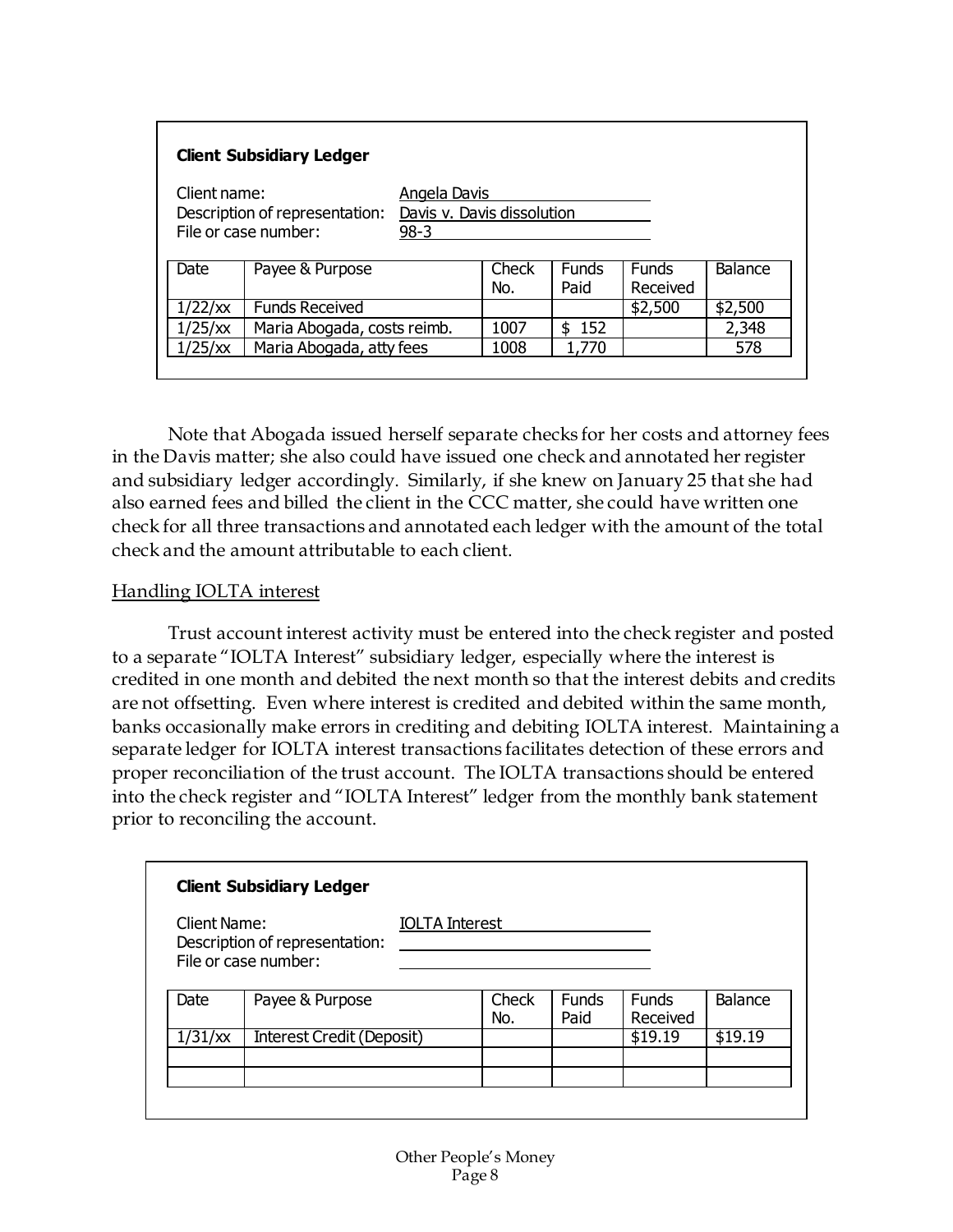# <span id="page-9-0"></span>**V. Reconciling the Trust Account**

Trust account records should be reconciled monthly after receiving the bank statement. Before reconciling the account, the Director's Office recommends that paperless transactions appearing on the statement (e.g., IOLTA interest debits and credits, service charges, wire transfer fees, check printing charges, stop payment fees, returned check fees) be recorded in the check register and posted to the appropriate ledgers.

The reconciliation for Abogada's first month is fairly straightforward. The check register balance is simply the balance on January 31: \$3,471 plus any paperless transactions added after reviewing the statement (i.e., \$19.19 IOLTA interest). The trial balance of the subsidiary ledgers looks like this:

| <b>January 20xx Trial Balance</b>                                                            |                                                                                |
|----------------------------------------------------------------------------------------------|--------------------------------------------------------------------------------|
| <b>Bates</b><br><b>CCC</b><br>Davis<br>Firm<br><b>IOLTA Interest</b><br><b>Trial Balance</b> | 0.00<br>\$<br>\$2,793.00<br>578.00<br>S<br>100.00<br>\$<br>19.19<br>\$3,490.19 |

Notice that the Bates zero balance is included because funds for that client were held during the month, even though all client funds have been disbursed.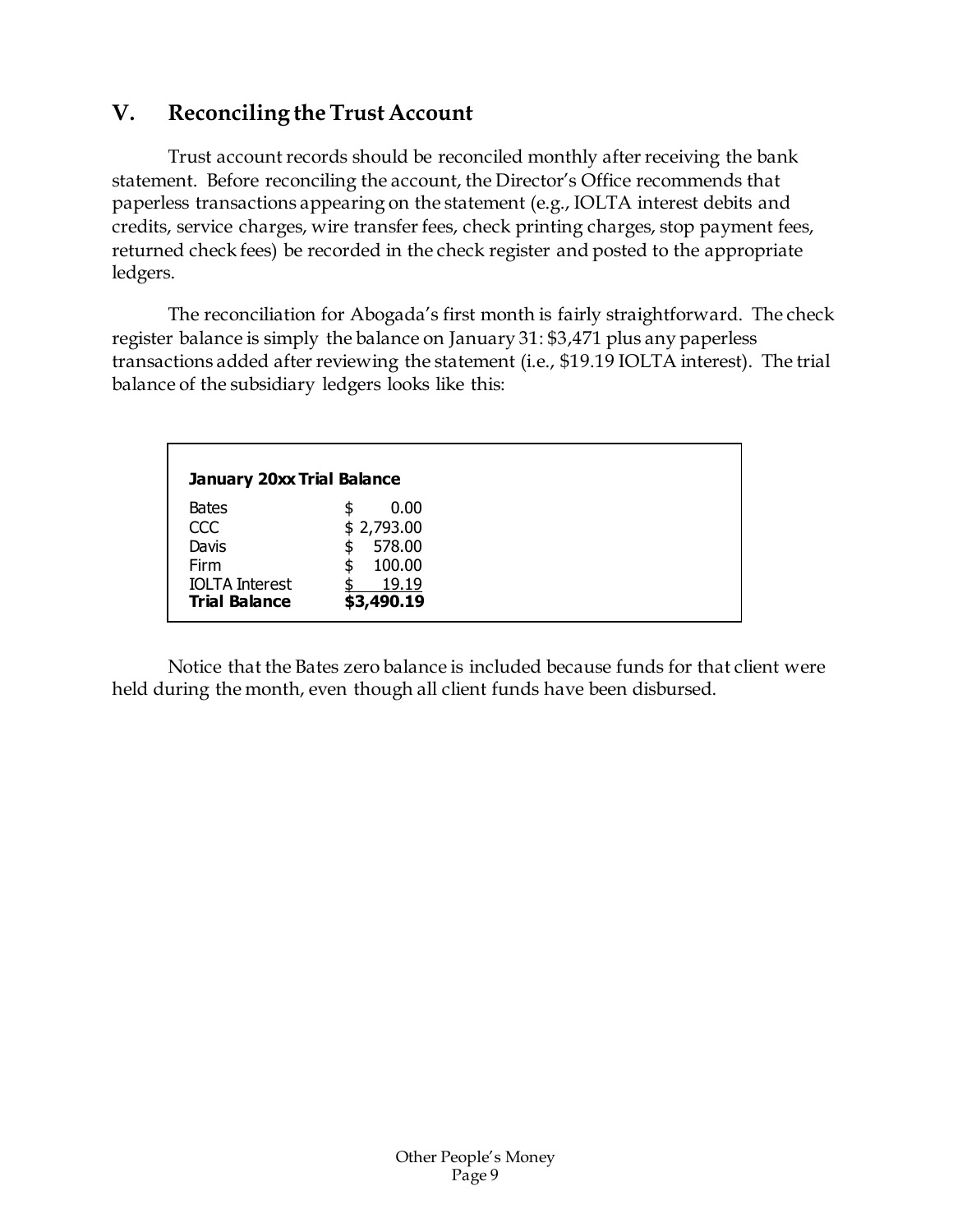The check register and trial balances can now be reconciled with the bank statement, which looks like this:

|                                                                                                                                                                  |                                          | Bank of Pottersville                                         | 1215 Bailey Avenue<br>Pottersville, MN 55632 |                                             |                                         |  |
|------------------------------------------------------------------------------------------------------------------------------------------------------------------|------------------------------------------|--------------------------------------------------------------|----------------------------------------------|---------------------------------------------|-----------------------------------------|--|
| Maria Abogada, Attorney at Law<br><b>BUSINESS CHECKING</b><br>IOLTA Trust Account<br>ACCOUNT NO:<br>4 440 6819<br>100 LaSalle Avenue South<br>St. Paul, MN 55101 |                                          |                                                              |                                              |                                             |                                         |  |
|                                                                                                                                                                  |                                          | STATEMENT PERIOD JAN. 1, 20XX TO JAN. 31, 20XX               |                                              |                                             |                                         |  |
| OPENING<br><b>BALANCE</b><br>$\uparrow$<br>$\Omega$                                                                                                              | DEPOSITS                                 | INTEREST<br>\$22,600.00 \$19.19 \$16,714.00 \$0              | WITHDRAWALS                                  | SERVICE<br><b>CHARGE</b>                    | CLOSING<br><b>BALANCE</b><br>\$5,905.19 |  |
|                                                                                                                                                                  |                                          |                                                              | DEPOSITS                                     |                                             |                                         |  |
|                                                                                                                                                                  | Jan. 2 Counter<br>Jan. 7 Counter         | \$100.00<br>Jan. 4 Counter \$15,000.00<br>\$5,000.00         |                                              | Jan. 22 Counter<br>Jan. 31 Interest<br>Paid | \$2,500.00<br>\$19.19                   |  |
|                                                                                                                                                                  |                                          |                                                              | <b>CHECKS</b>                                |                                             |                                         |  |
| 1001<br>1002<br>$1004*$<br>1005                                                                                                                                  | Jan. 18<br>Jan. 12<br>Jan. 11<br>Jan. 11 | \$ 400.00<br>$$60.00$ 1007<br>$$9,200.00$ 1008<br>\$5,000.00 | 1006                                         | Jan. 29<br>Jan. 26<br>Jan. 26               | \$132.00<br>\$152.00<br>\$1,770.00      |  |

Right away, one can see that the check register and trial balances do not match the month-end bank statement balance. Abogada begins her reconciliation of the balances by noting all the transactions that have cleared during the month. She notices two checks have not yet cleared and that she has no record of the interest earned in her account. Her monthly reconciliation report looks like this: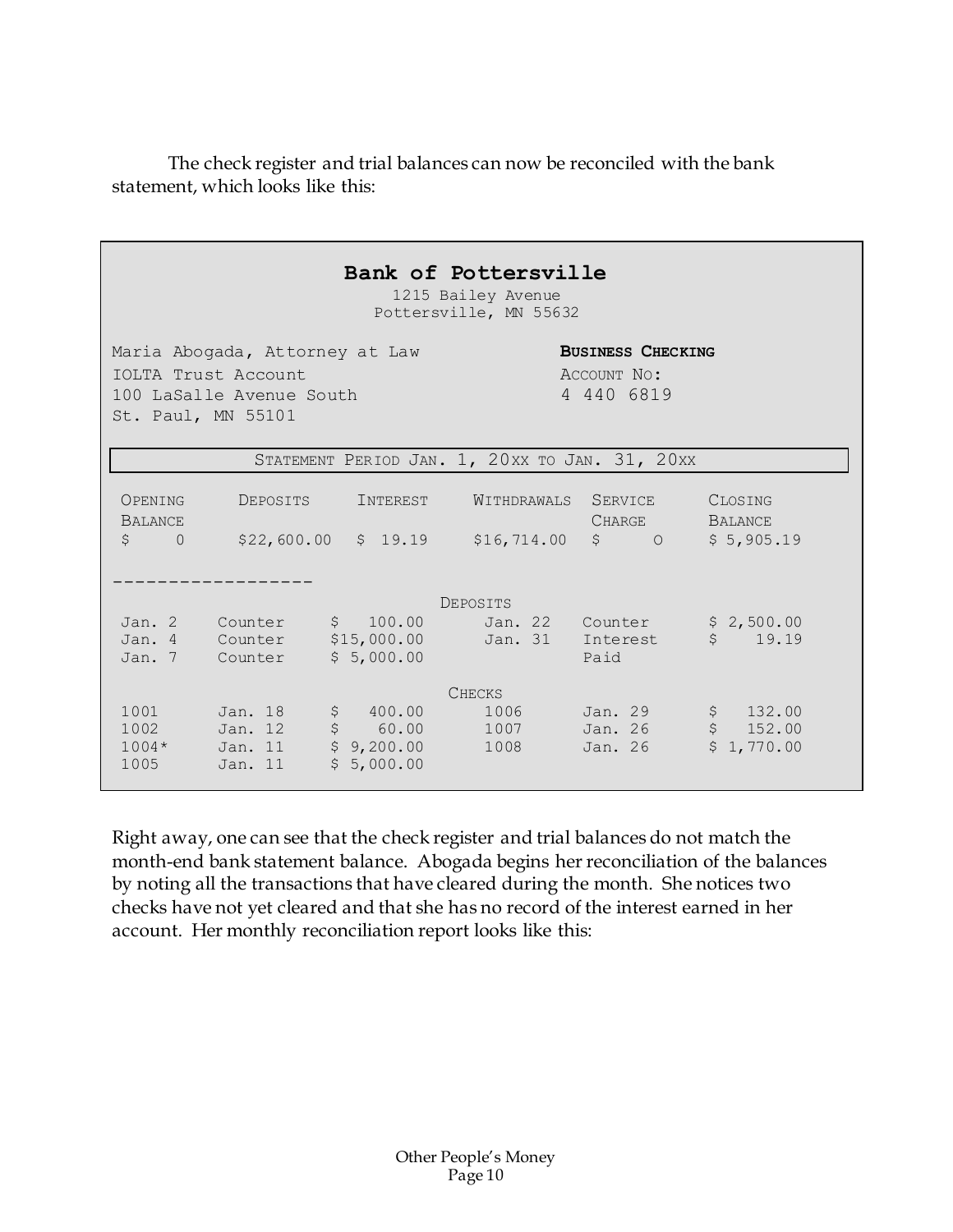| <b>Monthly Reconciliation Report</b><br>January $1 - 31$ , $20xx$<br><b>Trust Account 4-440-6819</b>                              |                                                       |  |  |  |  |  |
|-----------------------------------------------------------------------------------------------------------------------------------|-------------------------------------------------------|--|--|--|--|--|
| <b>Check Register Balance</b>                                                                                                     | \$3,490.19                                            |  |  |  |  |  |
| Subsidiary Ledger Trial Balance                                                                                                   | \$3,490.19                                            |  |  |  |  |  |
| <b>Bank Statement</b><br>Balance on Jan. 31, 20xx<br>+ Outstanding deposits<br>— Outstanding checks<br>1003 (Bates)<br>1009 (CCC) | \$5,905.19<br>\$<br>-0-<br>\$(340.00)<br>\$(2,075.00) |  |  |  |  |  |
| <b>Adjusted Bank Statement Balance</b>                                                                                            | \$3,490.19                                            |  |  |  |  |  |

<span id="page-11-0"></span>Abogada's books reconcile perfectly.

# **VI. Using the Reconciliation to Find Mistakes**

Without client subsidiary ledgers, a lawyer may not detect errors in disbursing funds from the trust account, which may result in an inappropriate surplus or shortage. Consider the following example.

In February, Abogada accepts a retainer from Earl Evanson to represent him in his divorce trial, which is already scheduled for the end of the month. She also agrees to represent Phyllis Franke in her bankruptcy. Phyllis gives Abogada one check for the bankruptcy court filing fee and Abogada's flat fee retainer. Abogada gets her bank statement in early March, posts the paperless transaction(s) appearing on the statement (i.e., IOLTA interest credit and debit) to the check register and appropriate ledger(s) and then performs her reconciliation. The various books look like this (new entries to previous subsidiary ledgers are in bold).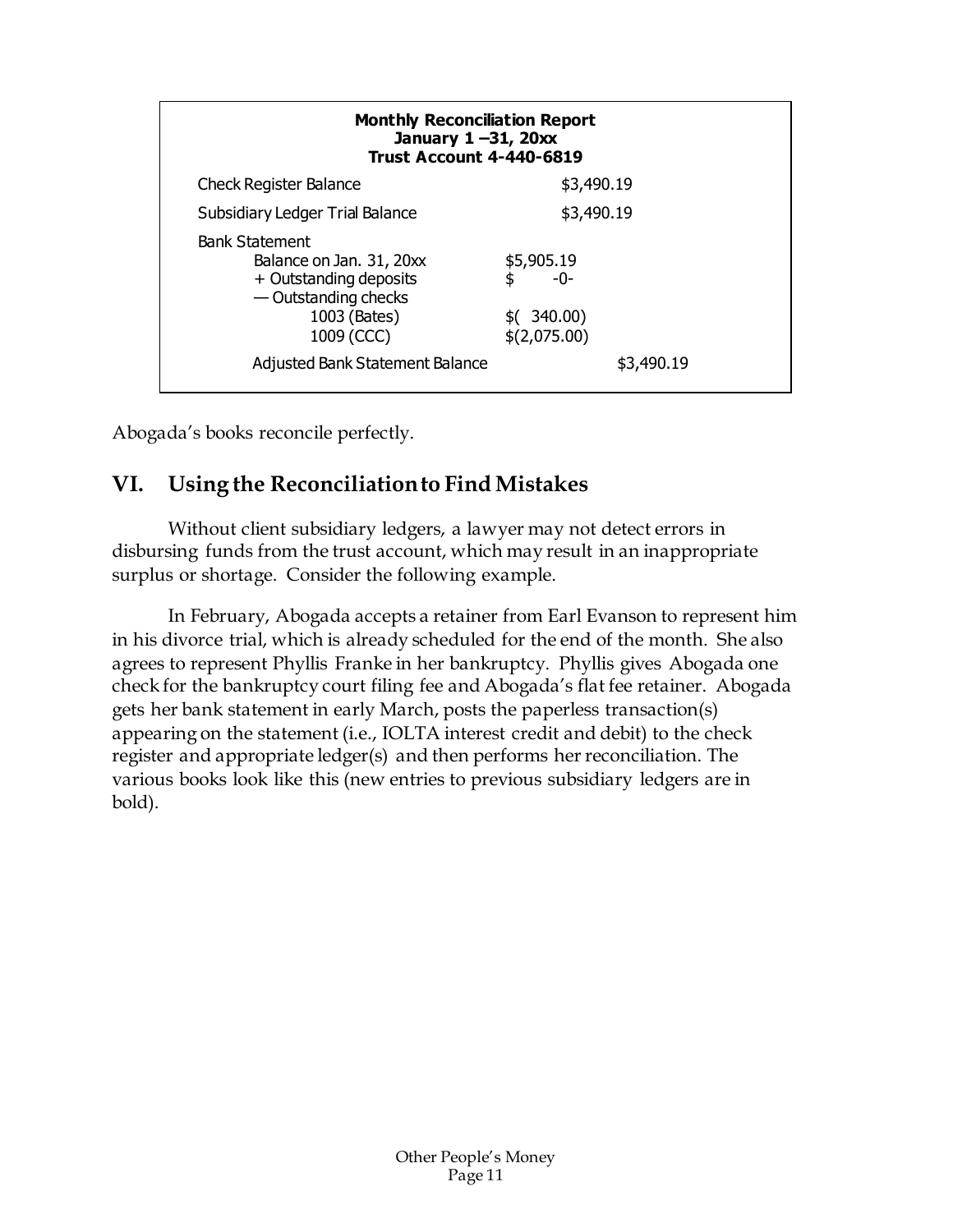### **Bank of Pottersville**

1215 Bailey Avenue Pottersville, MN 55632

Maria Abogada, Attorney at Law **BUSINESS CHECKING**<br>IOLTA Trust Account **ACCOUNT NO**: IOLTA Trust Account<br>100 LaSalle Avenue South 100 4 440 6819 100 LaSalle Avenue South St. Paul, MN 55101

|                           | STATEMENT PERIOD FEB. 1, 20XX TO FEB. 28, 20XX |                                     |                   |                                 |                                          |  |
|---------------------------|------------------------------------------------|-------------------------------------|-------------------|---------------------------------|------------------------------------------|--|
| OPENING<br><b>BALANCE</b> | DEPOSITS                                       | INTEREST                            | WITHDRAWALS       | <b>SERVICE</b><br><b>CHARGE</b> | CLOSING<br><b>BALANCE</b>                |  |
| \$5,905.19                |                                                | $$4,275.00$ $$10.79$                | \$4,264.11        | $\varsigma$<br>$\circ$          | \$5,926.87                               |  |
|                           |                                                |                                     |                   |                                 |                                          |  |
|                           |                                                |                                     | <b>DEPOSITS</b>   |                                 |                                          |  |
| Feb. 3 Counter            |                                                | \$3,500.00                          | Feb. 28           | Interest \$                     | 10.79                                    |  |
| Feb. 17                   | Counter                                        | \$<br>775.00                        |                   | Paid                            |                                          |  |
|                           |                                                |                                     | <b>CHECKS</b>     |                                 |                                          |  |
| 1009                      | Feb. 2                                         | \$2,075.00                          | 1012              | Feb. 15                         | \$<br>375.42                             |  |
| 1010                      | Feb. 18                                        | $\boldsymbol{\mathsf{S}}$<br>492.00 | 1013              | Feb. 27                         | $\boldsymbol{\dot{\varsigma}}$<br>127.50 |  |
| $1011*$                   | Feb. 11                                        | $\ddot{\mathcal{S}}$<br>575.00      | $1015*$           | Feb. 21                         | \$<br>600.00                             |  |
|                           |                                                |                                     | OTHER WITHDRAWALS |                                 |                                          |  |
| Feb. 28                   |                                                | Transfer to Third Party             |                   |                                 | \$<br>19.19                              |  |

| <b>Abogada Trust Account</b><br><b>Check Register</b><br>Page 2 |                                                 |                            |              |                      |                          |            |  |
|-----------------------------------------------------------------|-------------------------------------------------|----------------------------|--------------|----------------------|--------------------------|------------|--|
| Date                                                            | Payee or Deposit Source                         | Client                     | Check<br>No. | <b>Funds</b><br>Paid | <b>Funds</b><br>Received | Balance    |  |
|                                                                 |                                                 |                            |              |                      |                          | \$3,471.00 |  |
| $2/3$ /xx                                                       | Retainer received                               | Evanson                    |              |                      | \$3,500.00               | 6,971.00   |  |
| $2/8$ /xx                                                       | Price is Right, Inc.,<br>Appraisal              | Evanson                    | 1010         | 492.00<br>\$         |                          | 6,479.00   |  |
| $2/9$ /xx                                                       | Maria Abogada, fees, split                      | $\overline{CC}$<br>Evanson | 1011         | 575.00               |                          | 5,904.00   |  |
| 2/10/xx                                                         | Jan. interest earned                            | <b>IOLTA</b>               |              |                      | 19.19                    | 5,923.19   |  |
| 2/11/xx                                                         | Pat Keel, GAL fees.                             | Davis                      | 1012         | 375.42               |                          | 5,547.77   |  |
| 2/11/xx                                                         | Metro Legal, subpoena<br>service & witness fees | Evanson                    | 1013         | 127.50               |                          | 5,420.27   |  |
| $2/14$ / $x$                                                    | Mayo Clinic, copy fees                          | Evanson                    | 1014         | 36.23                |                          | 5,384.04   |  |
| $2/17$ / $\chi$                                                 | Retainer received                               | Franke                     |              |                      | 775.00                   | 6,159.04   |  |
| $2/19$ /xx                                                      | Maria Abogada, flat fee                         | Franke                     | 1015         | 600.00               |                          | 5,559.04   |  |
| $2/27$ /xx                                                      | U.S. Bankruptcy Ct., filing<br>fee              | Franke                     | 1016         | 175.00               |                          | 5,384.04   |  |
| $2/28$ /xx                                                      | Maria Abogada, atty fees                        | Evanson                    | 1017         | 2,382.27             |                          | 3,001.77   |  |
| $2/28$ /xx                                                      | <b>IOLTA</b> program                            | <b>IOLTA</b>               | Auto         | 19.19                |                          | 2,981.58   |  |
| $2/28$ / $x$                                                    | Deposit/Interest                                | <b>IOLTA</b>               | Auto         |                      | 10.79                    | 2,993.37   |  |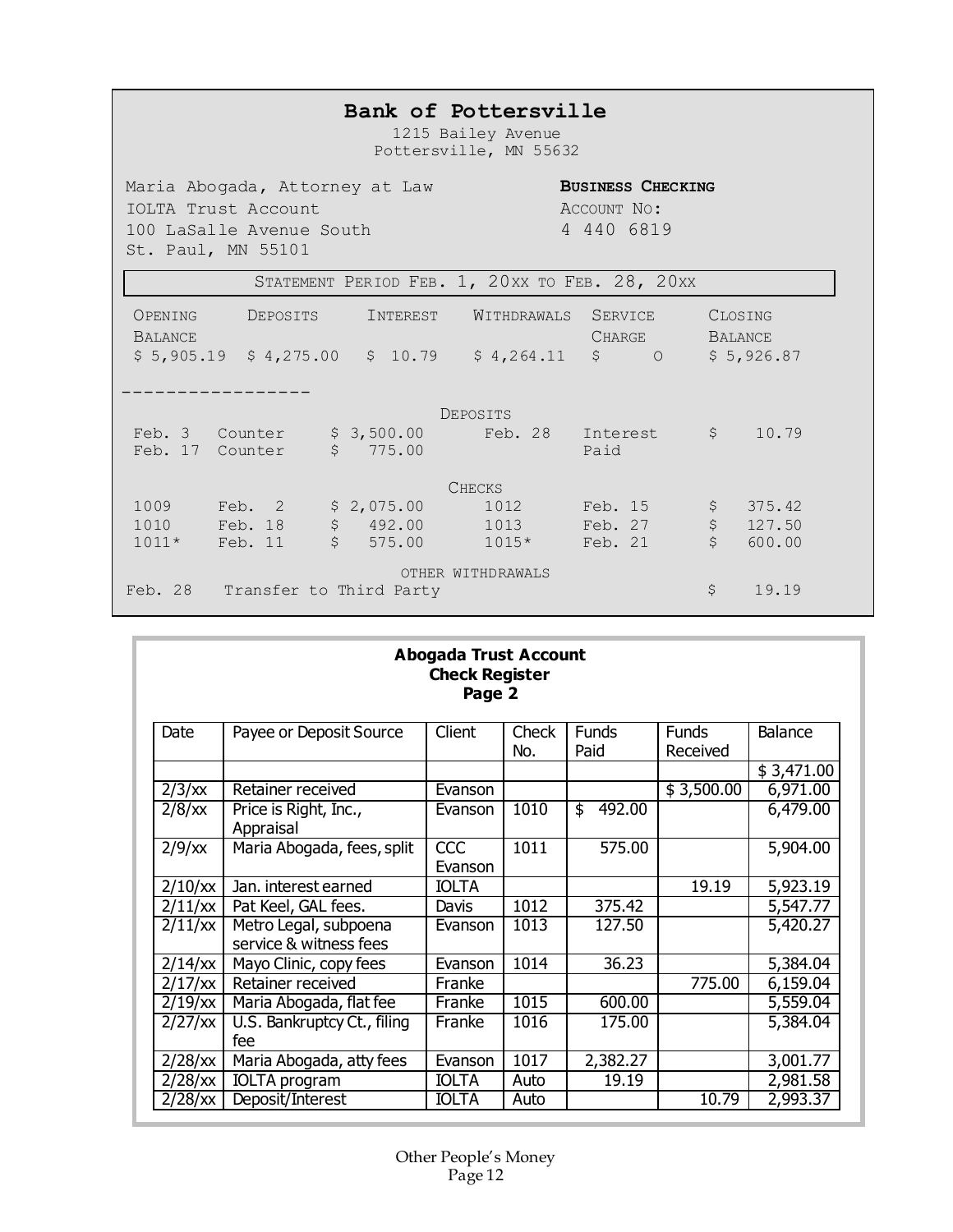#### **Client Subsidiary Ledger**

Description of representation: <u>Patent infringement litigation</u> File or case number: 98-2

Client name: Computer Circuits Corp. (CCC)

| Date      | Payee & Purpose                              | Check<br>No. | <b>Funds</b><br>Paid | <b>Funds</b><br>Received | Balance |
|-----------|----------------------------------------------|--------------|----------------------|--------------------------|---------|
| 1/7/xx    | <b>Retainer Received</b>                     |              |                      | \$5,000                  | \$5,000 |
| 1/15/xx   | Ramsey Cnty Dist. Ct., filing fee            | 1006         | \$132                |                          | 4,868   |
| 1/31/xx   | Maria Abogada, atty fees                     | 1009         | 2,075                |                          | 2,793   |
| $2/9$ /xx | Maria Abogada, atty fees (split<br>\$50/575) | 1011         | 50                   |                          | 2,743   |

#### **Client Subsidiary Ledger**

Client name:<br>
Description of representation:<br>
<u>Davis v. Davis dissolution</u> Description of representation: Davis v. Davis V. David V. Charles Pile or case number: File or case number:

| Date       | Payee & Purpose             | Check<br>No. | <b>Funds</b><br>Paid | <b>Funds</b><br>Received | Balance |
|------------|-----------------------------|--------------|----------------------|--------------------------|---------|
| 1/22/xx    | <b>Funds Received</b>       |              |                      | \$2,500                  | 2,500   |
| 1/25/xx    | Maria Abogada, costs reimb. | 1007         | 152                  |                          | 2,348   |
| $1/25$ /xx | Maria Abogada, atty fees    | 1008         | 1,770                |                          | 578     |
| 2/11/xx    | Pat Keel, GAL fees          | 1012         | 375.42               |                          | 202.58  |

#### **Client Subsidiary Ledger**

Description of representation:<br>File or case number: 98-12 File or case number:

Client name:<br>
Description of representation:<br>
<u>Evanson v. Evanson dissolution</u>

| Date              | Payee & Purpose                                 | Check<br>No. | <b>Funds</b><br>Paid | <b>Funds</b><br>Received | <b>Balance</b> |
|-------------------|-------------------------------------------------|--------------|----------------------|--------------------------|----------------|
| 2/3/xx            | <b>Funds Received</b>                           |              |                      | \$3,500                  | \$3,500        |
| $2/8$ / $x$       | Price is Right, Inc.<br>Homestead appraisal     | 1010         | 429.00<br>\$         |                          | \$3,071.00     |
| $2/9$ / $x$       | Maria Abogada, atty fees<br>(split \$525/575)   | 1011         | 525.00               |                          | \$2,546.00     |
| 2/11/xx           | Metro Legal, subpoena<br>service & witness fees | 1013         | 127.50               |                          | 2,418.50       |
| $2/14$ / $\times$ | Mayo Clinic, copy fees for<br>psych eval.       | 1014         | 36.23                |                          | 2,382.27       |
| $2/28$ /xx        | Maria Abogada, atty fees                        | 1017         | 2,382.27             |                          | 0.00           |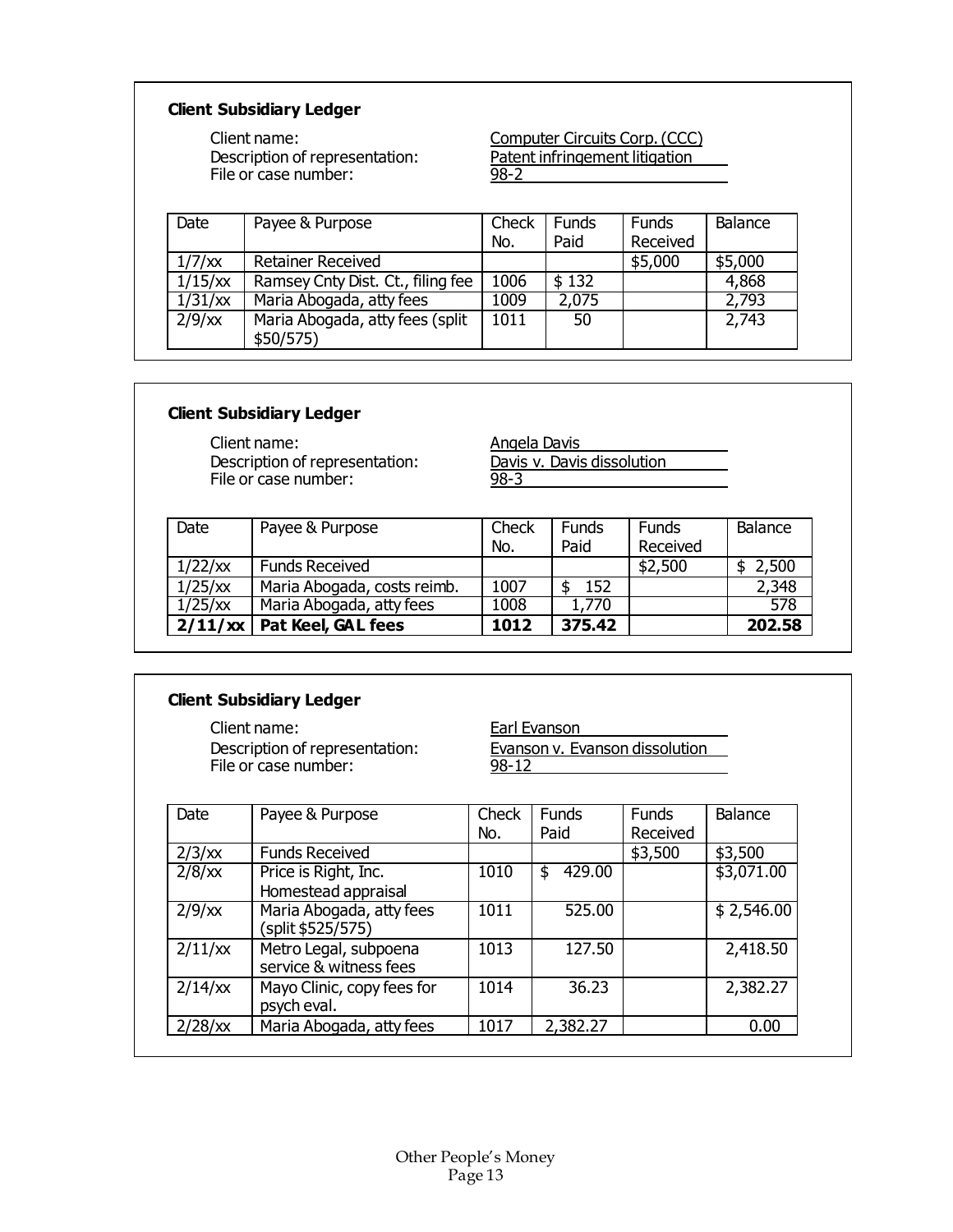| <b>Client Subsidiary Ledger</b>                                        |                                  |              |                       |                          |         |  |  |  |
|------------------------------------------------------------------------|----------------------------------|--------------|-----------------------|--------------------------|---------|--|--|--|
| Client name:<br>Description of representation:<br>File or case number: |                                  |              | <b>IOLTA</b> Interest |                          |         |  |  |  |
|                                                                        |                                  |              |                       |                          |         |  |  |  |
| Date                                                                   | Payee & Purpose                  | Check<br>No. | <b>Funds</b><br>Paid  | <b>Funds</b><br>Received | Balance |  |  |  |
| 1/31/xx                                                                | <b>Interest Credit (Deposit)</b> |              |                       | 19.19<br>S               | 19.19   |  |  |  |
| $2/28$ /xx                                                             | <b>Interest Debit</b>            |              | 19.19<br>\$           |                          |         |  |  |  |

Before turning to the trial balance note the following aspects of some of Abogada's February transactions:

- Abogada issued herself a check for fees on February 9. This may be outside her usual billing cycle. There is nothing wrong with the payment, but she should provide her client with a billing statement reflecting the withdrawal within her next regular billing cycle. *See* Rule 1.15(b), MRPC.
- In that same transaction, Abogada disbursed fees to herself from different clients' cases. Note that Abogada properly indicated the split in her check register and that the notation in each client's subsidiary ledger reflects the portion of the fees attributable to that client.
- Abogada required a flat fee pursuant to Rule 1.5(b) (which is the lawyer's property subject to refund) from Franke for her bankruptcy. Because Franke gave Abogada one check for the court filing fee and the flat fee, the entire check had to be placed in the trust account. Abogada could then issue the flat fee portion to herself immediately, even though she did not file the bankruptcy until later in the month. If Franke had paid the fees with two checks, one for \$175 and one for \$600, and Abogada had a signed retainer agreement in accord with Rule 1.5(b), MRPC, then Abogada could have deposited her flat fee retainer directly into her business account.

The subsidiary ledgers for Franke and the law firm are not presented here but are maintained by Abogada and appear on the trial balance below.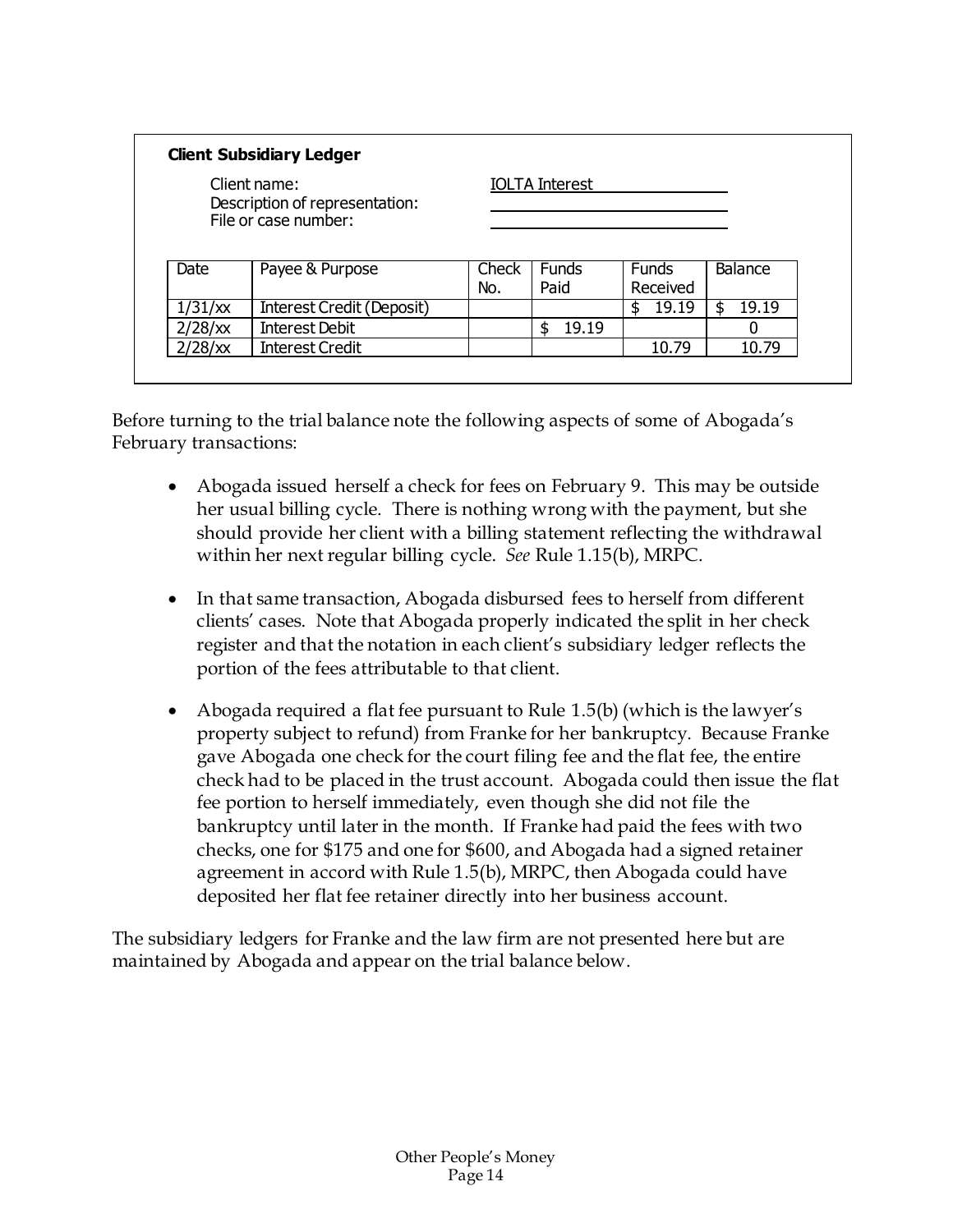| <b>February 20xx Trial Balance</b> |                |  |
|------------------------------------|----------------|--|
| <b>CCC</b>                         | \$<br>2,743.00 |  |
| Davis                              | \$<br>202.58   |  |
| Evanson                            | \$<br>0.00     |  |
| Franke                             | \$<br>0.00     |  |
| Firm                               | \$<br>100.00   |  |
| <b>IOLTA</b>                       | 10.79          |  |
| <b>Trial Balance</b>               | \$3,056.37     |  |

The February 28 check register balance is only \$2,993.37. The subsidiary ledger trial balance is telling Abogada that there is a discrepancy between her check register and her ledgers, and that there may be a shortage of \$63.00. Abogada then uses the statement to perform the monthly reconciliation.

| <b>Monthly Reconciliation</b><br>February 1-28, 20xx<br><b>Trust Account 4-440-6819</b>                                                                                                                            |                                                                                                 |  |  |  |  |  |  |
|--------------------------------------------------------------------------------------------------------------------------------------------------------------------------------------------------------------------|-------------------------------------------------------------------------------------------------|--|--|--|--|--|--|
| <b>Check Register Balance</b>                                                                                                                                                                                      | \$2,993.37                                                                                      |  |  |  |  |  |  |
| <b>Subsidiary Ledger Trial Balance</b>                                                                                                                                                                             | \$3,056.37                                                                                      |  |  |  |  |  |  |
| <b>Bank Statement</b><br>Balance on Feb. 28, 20xx<br>+ Outstanding deposits<br>- Outstanding checks<br>1003 (Bates)<br>1014 (Evanson)<br>1016 (Franke)<br>1017 (Evanson)<br><b>Adjusted Bank Statement Balance</b> | \$5,926.87<br>\$<br>-0-<br>\$(340.00)<br>\$( 36.23)<br>\$(175.00)<br>\$(2,382.27)<br>\$2,993.37 |  |  |  |  |  |  |

The reconciliation reveals that the check register reconciles with the bank statement. This means that all the transactions were accurately entered into the check register, i.e., the check and deposit amounts match those records. The error must lie somewhere in the subsidiary ledgers. Can you find it?

It took Abogada a little while, but fortunately she did not have very many transactions to review. She discovered that when she entered the Price is Right check in the Evanson ledger, she accidentally transposed two digits and entered \$429 instead of \$492. Then when she wrote a check to herself at the end of the month for her fees (which were over \$4,000), she simply wrote a check for the entire balance reflected in the ledger, \$2,382.27. In fact, the balance overstated the amount she was holding for Evanson by \$63.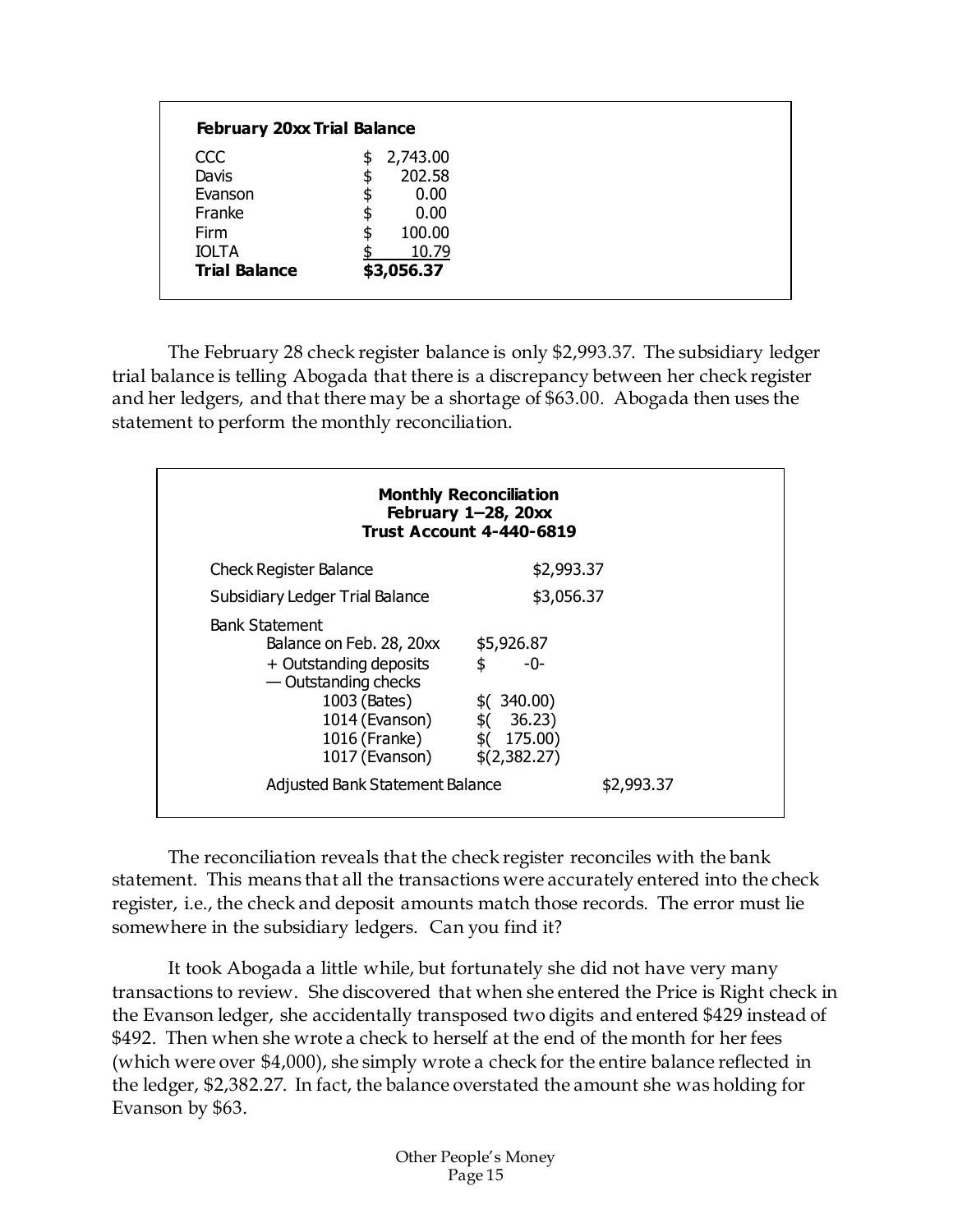Funds other than Evanson's were used to pay an additional \$63 to Abogada. Abogada should immediately deposit \$63 of her own money in the trust account (or indicate a \$63 "transfer" from the Law Firm Funds to the Evanson ledger) and indicate the transaction in her check register and Evanson's subsidiary ledger. If Abogada had not performed her monthly reconciliation and the shortage continued to exist for a substantial period of time, she could be subject to discipline.

This type of error is common to manual trust account record keeping. Other common errors include mistakes in adding and subtracting transactions from the existing balance, omitting transactions, and entering transactions in the wrong check register (i.e., confusing the trust account register with the business account register). *Performing monthly reconciliations of both the check register and the subsidiary ledger trial balance with the bank statement is the only way to detect such errors and to correct them!*

# <span id="page-16-0"></span>**VII. Frequently Asked Questions**

### **Do I have to have a trust account?**

If you do not receive any settlements on behalf of clients, you never receive advance fee or cost payments from clients, and you are never asked to hold other funds on behalf of clients, then you may not need a trust account. The better practice, however, is to maintain a trust account to accommodate those times you do need one. Most banks waive their service and transaction fees on IOLTA trust accounts, so costs are negligible.

#### **My bank will not let me open an IOLTA account without a trust document. Where can I get one?**

There is no trust document for an IOLTA (Interest on Lawyers Trust Accounts) account; the Minnesota Supreme Court authorizes these accounts through Rule 1.15, MRPC. Show your banker a copy of the rule. If your bank has never handled an IOLTA before, it may not be an approved banking institution. *See* Rule 1.15(k). If that is the case, have your banker contact the Office of Lawyers Professional Responsibility ((651) 296-3952).

#### **Can I have more than one IOLTA account?**

You can have as many as you want. Because a single IOLTA account holds funds on behalf of many clients, few lawyers have a need for more than one pooled account. Multiple accounts can create mistakes caused by depositing funds to one account and disbursing funds from a different account. Multiple IOLTA accounts create additional record keeping responsibilities and duplicate balancing and reconciliation procedures. Each IOLTA account must be reconciled separately at the end of each month.

### **I don't recognize the tax ID number on my IOLTA account. Am I in trouble?**

All IOLTA accounts have the same tax ID number. This way all the interest earned on IOLTA is reported to the IRS as having been paid directly to the IOLTA program.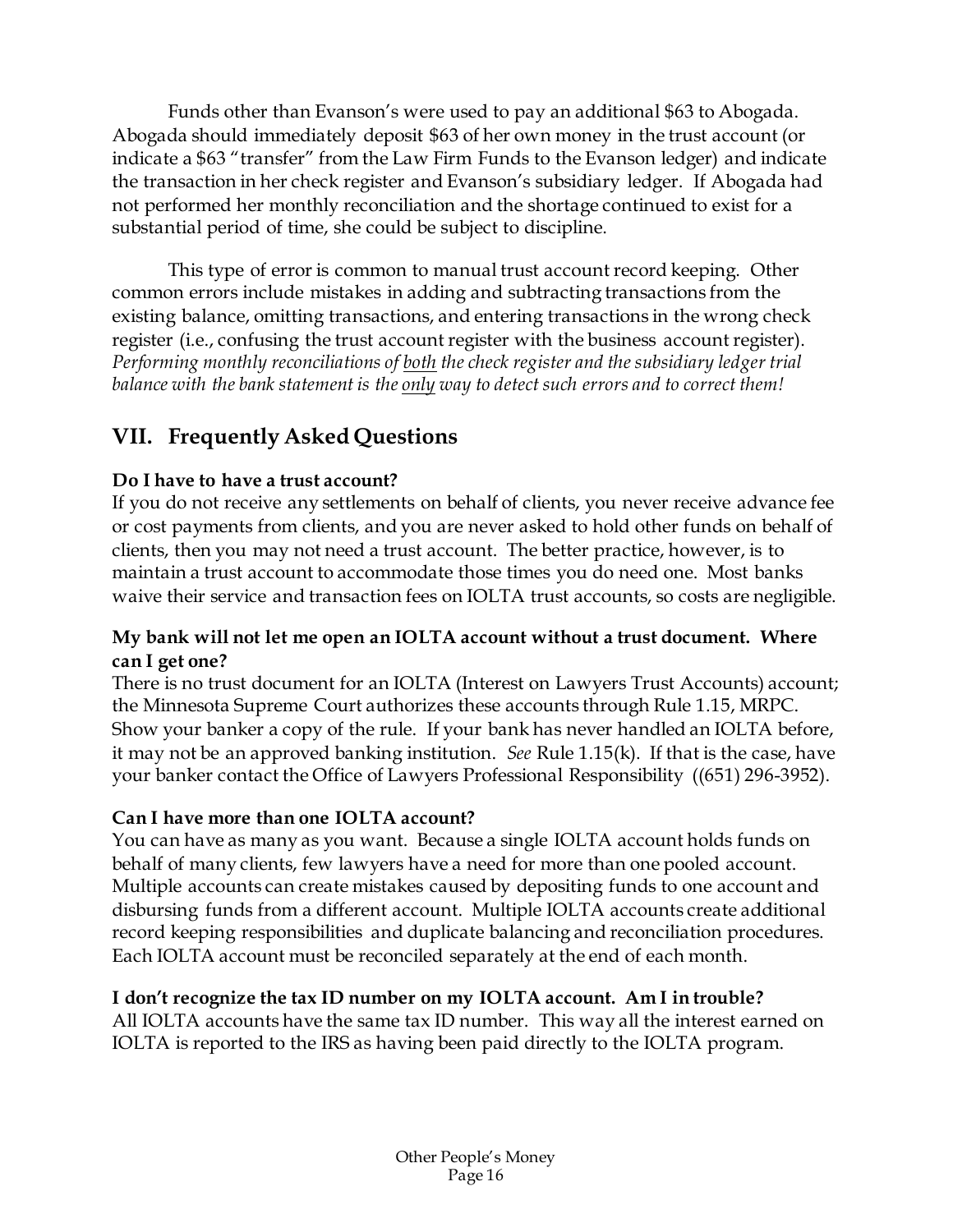#### **How long do I need to wait for a check deposited into my trust account to clear before I issue checks from my trust account?**

A lawyer must not disburse funds from a trust account until the instrument that serves as the source for the disbursement has cleared the bank on which it was issued and the lawyer's bank has collected those funds. An exception to this rule is made in the context of real estate closings. Generally, a local check will clear the issuing bank within three business days. It is acceptable to issue checks the same day as a deposit of cash, a deposit made by wire transfer, or of a certified check, as is the ordinary practice in real estate closings. In those situations, it is critical that the lawyer deposit the funds before the bank's cutoff for the day's business, which is usually three o'clock. Out of town checks may take up to ten days or longer to clear the issuing bank. Where the lawyer has reason to be concerned about whether a deposited instrument will clear the issuing bank, the lawyer should not issue trust account checks against that deposit until he or she has confirmed with the issuing bank that the deposited check has cleared.

### **Can the controller of our law firm sign trust account checks? She's a CPA, but not a lawyer.**

At least one lawyer must sign every trust account check. If your law firm requires two signatures on checks as an internal requirement, you may have a non-lawyer as the second signatory, but a lawyer must also sign every trust account check. This rule is true for all trust account checks, regardless of amount.

**I practice in rural Minnesota. My clients live far away and, when I settle a case, I'd rather not make clients travel to my office twice (once to endorse the check and sign the release and then again to pick up their disbursement check). Should I issue the client a check and tell them not to cash it or should I post-date the check?** Neither. The Director has seen numerous cases in which clients have gone directly to the lawyer's bank to cash a check, despite having been told to wait several days. Moreover, banks routinely cash post-dated checks without regard to the date on the check. You must explain to your clients that the settlement funds are not available until they clear the Federal Reserve system, which takes several days (see check clearing question, above). Premature disbursement of funds essentially borrows other client funds in the trust account until the settlement check clears, which violates Rule 1.15, MRPC.

#### **Can I leave a couple thousand dollars in fees in my trust account as a cushion against errors that might otherwise cause an overdraft?**

No. Rule 1.15, MRPC, permits lawyers to keep only a nominal amount of their own funds in the trust account to accommodate routine bank charges. For example, if a lawyer deposits a check from a client and the check bounces, the bank will usually charge a fee to the account. This charge can be deducted from the lawyer's nominal funds in the account to avoid taking the funds from some other client, even if it is only for a short period of time. Rule 1.15, MRPC, as interpreted by Appendix 1 thereto, provides that a lawyer's own funds in a trust account may not exceed \$200. Higher amounts can constitute commingling of a lawyer's funds with client funds and sometimes lull lawyers into foregoing monthly reconciliations.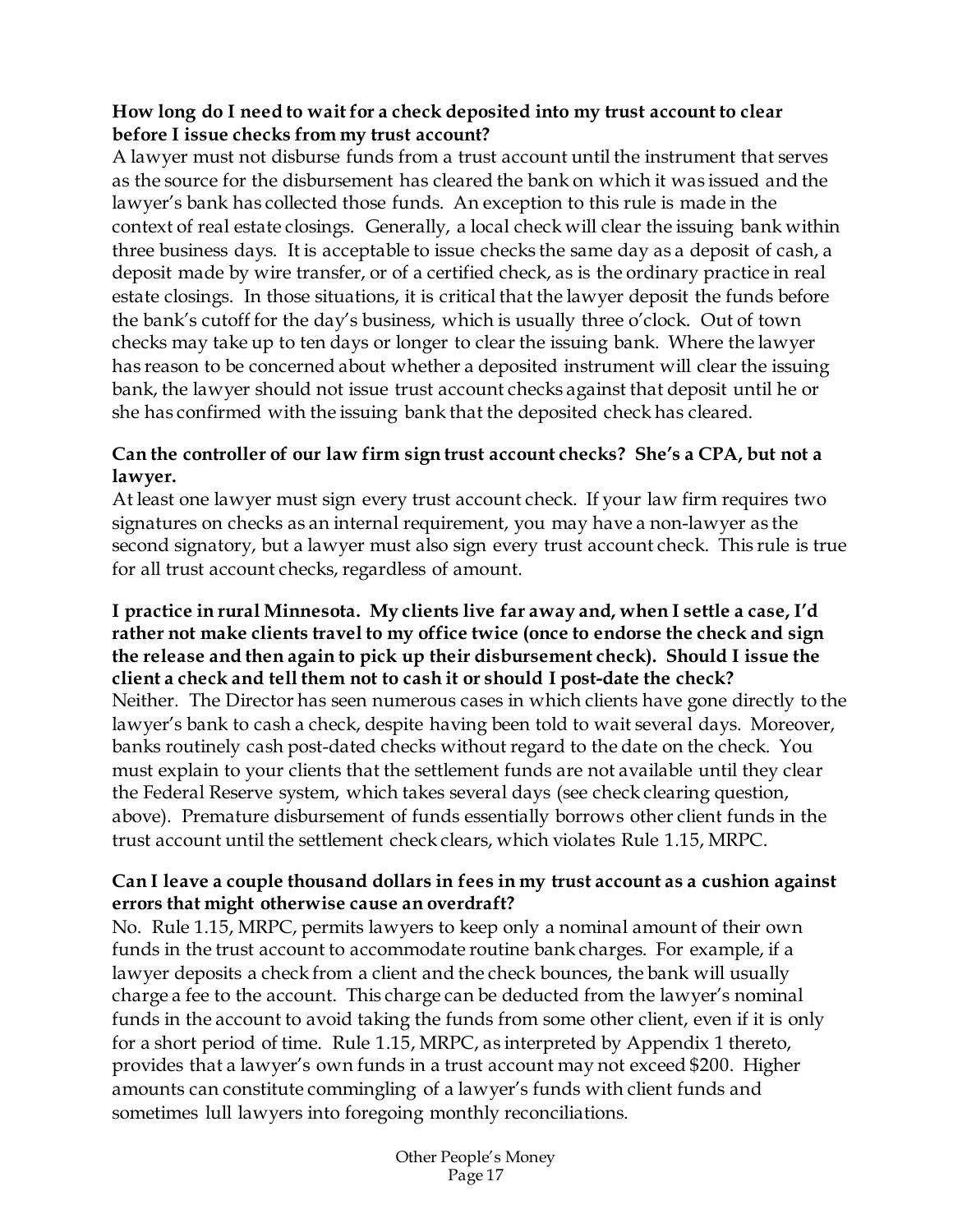#### **How do I set up a separate trust account for the funds of an individual client?**

A separate interest bearing trust account should be established when the amount of client funds and the time the funds are expected to be held will generate sufficient interest to exceed the service charges and administrative expense associated with setting up a separate account. Some banks will allow you to set up the trust in your client's name and your client's tax ID number, with your law firm as the only signatory. Some banks will not permit firms to establish separate accounts using a client's tax ID number. In these situations, the account should be established as "Trust Account for <client's name>" with your law firm's tax ID number. When the interest is paid to the client, you can issue a Form 1099 to the client for the interest disbursed to the client. It is important that the name of the account indicate that it is held in trust for the client, to give notice to the world, e.g., creditors, that the funds are being held in a fiduciary capacity.

#### **I have decided to move my IOLTA account to another bank. Whom should I notify?**

When you close a trust account, email notification to *iolta@courts.state.mn.us* with your name, the firm name (if applicable), the last four digits of the account number and the date the account was closed. Be careful when you transfer the funds that you account for any outstanding checks and that you do not transfer interest that has been credited to the account but not yet paid to the IOLTA program. The bank's computer payment system may automatically transfer the credited interest amount after you have removed the funds, causing an overdraft.

#### **Some of my clients want to pay advance fee retainers by credit card. Those transactions should go through my trust account, right?**

Credit card payments present a problem because credit card issuers usually require the lawyer to authorize the issuer to reverse transactions or unilaterally debit the trust account for transaction fees, charges which exceed balance limits, and other costs. This gives a non-lawyer the power to withdraw client funds from a trust account, which is prohibited by Rule 1.15(j), MRPC. Unless the credit card company can credit the funds to the trust account, while debiting all fees exclusively from a business or other non-trust account, all credit card transactions must be processed through the lawyer's business account and any unearned portion immediately transferred to the lawyer's trust account.

Banks will often charge a lawyer a percentage of the credit card amount as a fee for the cost of doing business by credit card. The Director's Office suggests that lawyers consider this to be overhead that cannot be passed on to the client. In order to pass this kind of cost on to the client, the lawyer will have to have a written fee agreement with the client that complies with the Minnesota Consumer Protection Statute 325G.051. That statute contains various complicated notice and other consumer protection requirements with which a lawyer would need to comply.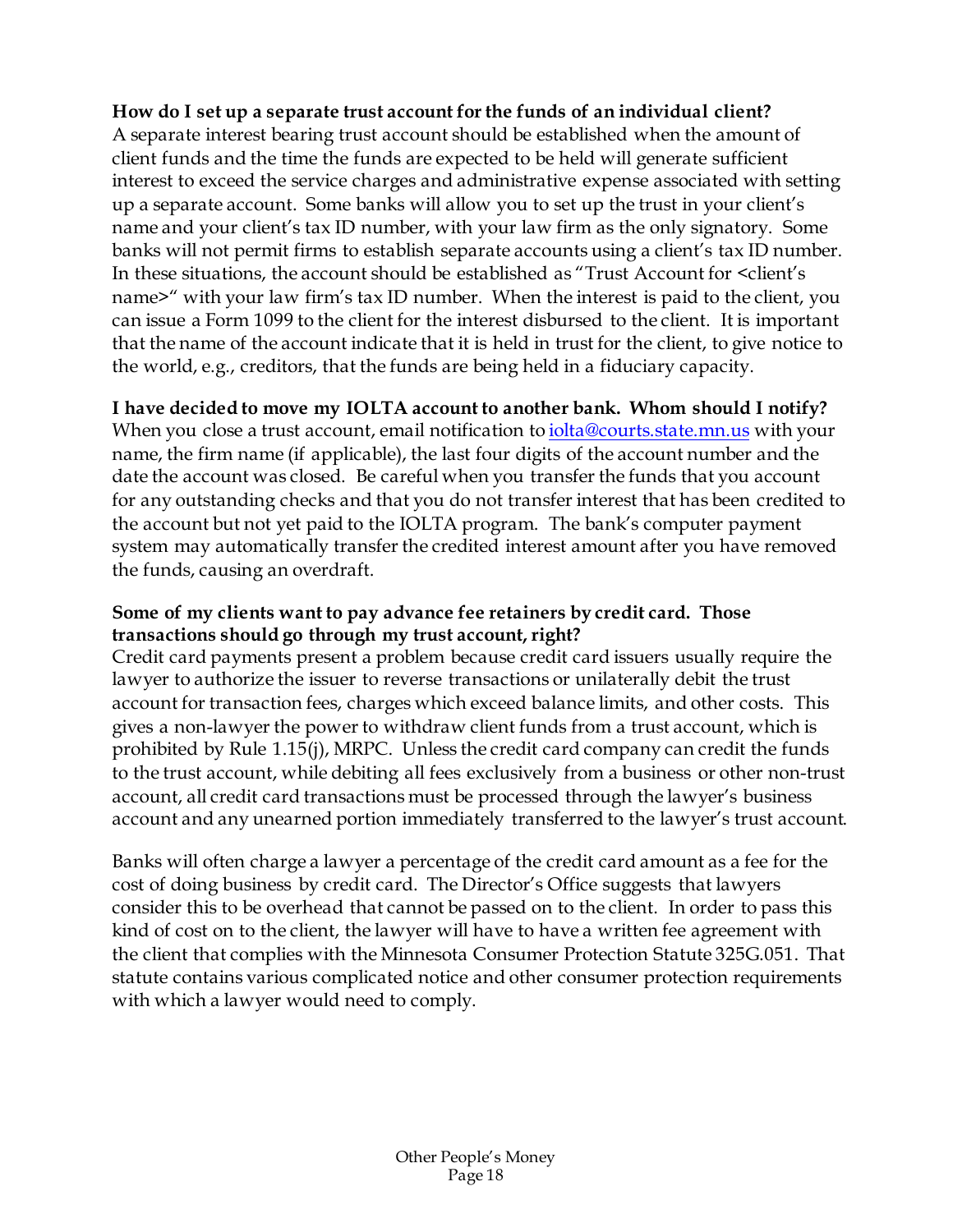#### **I wrote a check for \$350 to my client's doctor 18 months ago, but it has never cleared the bank. I'm tired of tracking this check and ledger in my trial balances each month. What should I do with it?**

After a period of time, usually 90 days, checks supposedly become "stale." Some banks will consider such checks too old to be cashed and will refuse to honor them. Other banks will allow checks to be negotiated regardless of their age. The only sure way to avoid having the bank pay a stale trust account check is to issue a stop payment order. Some trust account checks go uncashed for a variety of reasons — people misplace or lose them, the client paid the underlying obligation separately, etc. If a check to a third party isn't cashed after a reasonable period of time, you should contact that party to determine why and issue a new check if necessary. If you cannot locate that party or you issued the check to a former client, you should write to the client to inform them of the available funds. If you cannot locate the client, the procedure for dealing with abandoned client funds is outlined in *A Safe Solution for Attorneys Stuck with Abandoned Client Funds* at:

[http://lprb.mncourts.gov/articles/Articles/A%20Safe%20Solution%20for%20Attorneys](http://lprb.mncourts.gov/articles/Articles/A%20Safe%20Solution%20for%20Attorneys%20Stuck%20with%20Abandoned%20Client%20Funds.pdf) [%20Stuck%20with%20Abandoned%20Client%20Funds.pdf](http://lprb.mncourts.gov/articles/Articles/A%20Safe%20Solution%20for%20Attorneys%20Stuck%20with%20Abandoned%20Client%20Funds.pdf)

#### **Once I have earned my fees on a client's case, can I write the check to a third party, such as my landlord, instead of to myself?**

No. *See e.g.,* Appendix 1 to the MRPC, paragraph I(2)(b), and *In re Edinger,* 700 N.W.2d 462 (Minn. 2005) (lawyer disciplined for personal use of trust account). Use of a trust account as a lawyer's general checking account, even when the fees have been earned, may void the fiduciary status of the trust account and subject client funds to claims by other parties, including the lawyer's creditors. All disbursements on behalf of a lawyer must be made by check directly to the lawyer or law firm.

#### **I'm closing my practice to accept a job as in-house counsel for a client. What do I have to do to close my trust account?**

Check your records to determine whether any checks are outstanding. If there are none, arrange for the bank to send the final interest payment (if any) to the IOLTA program and follow your bank's procedures for closing the account. If there are checks outstanding, the account must remain open until the checks clear. If the checks are old, you should follow the steps for handling stale checks, described above.

When the account has been closed, email notification to [iolta@courts.state.mn.us](mailto:iolta@courts.state.mn.us) with your name, the firm name (if applicable), the last four digits of the account number and the date the account was closed.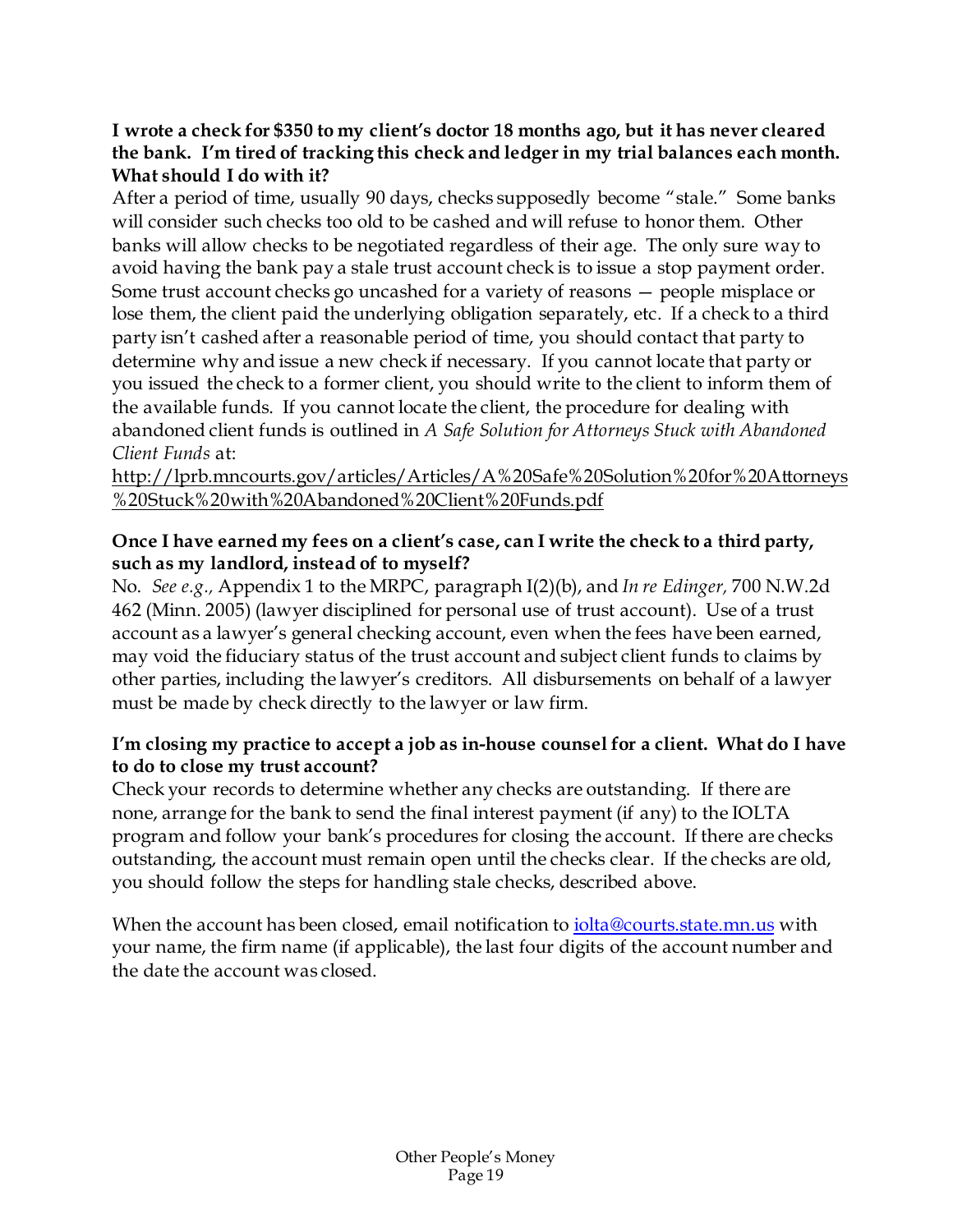# **APPENDIX A**

### <span id="page-20-0"></span>**RULE 1.15: MINNESOTA RULES OF PROFESSIONAL CONDUCT**

### **Safekeeping Property**

(a) All funds of clients or third persons held by a lawyer or law firm in connection with a representation shall be deposited in one or more identifiable trust accounts as set forth in paragraphs (d) through (g) and as defined in paragraph (o). No funds belonging to the lawyer or law firm shall be deposited therein except as follows:

(1) funds of the lawyer or law firm reasonably sufficient to pay service charges may be deposited therein;

(2) funds belonging in part to a client or third person and in part presently or potentially to the lawyer or law firm must be deposited therein.

(b) A lawyer must withdraw earned fees and any other funds belonging to the lawyer or the law firm from the trust account within a reasonable time after the fees have been earned or entitlement to the funds has been established and the lawyer must provide the client or third person with: (i) written notice of the time, amount, and the purpose of the withdrawal; and (ii) an accounting of the client's or third person's funds in the trust account. If the right of the lawyer or law firm to receive funds from the account is disputed by the client or third person claiming entitlement to the funds, the disputed portion shall not be withdrawn until the dispute is finally resolved. If the right of the lawyer or law firm to receive funds from the account is disputed within a reasonable time after the funds have been withdrawn, the disputed portion must be restored to the account until the dispute is resolved.

(c) A lawyer shall:

(1) promptly notify a client or third person of the receipt of the client's or third person's funds, securities, or other properties;

(2) identify and label securities and properties of a client or third person promptly upon receipt and place them in a safe deposit box or other place of safekeeping as soon as practicable;

(3) maintain complete records of all funds, securities, and other properties of a client or third person coming into the possession of the lawyer and render appropriate accounts to the client or third person regarding them;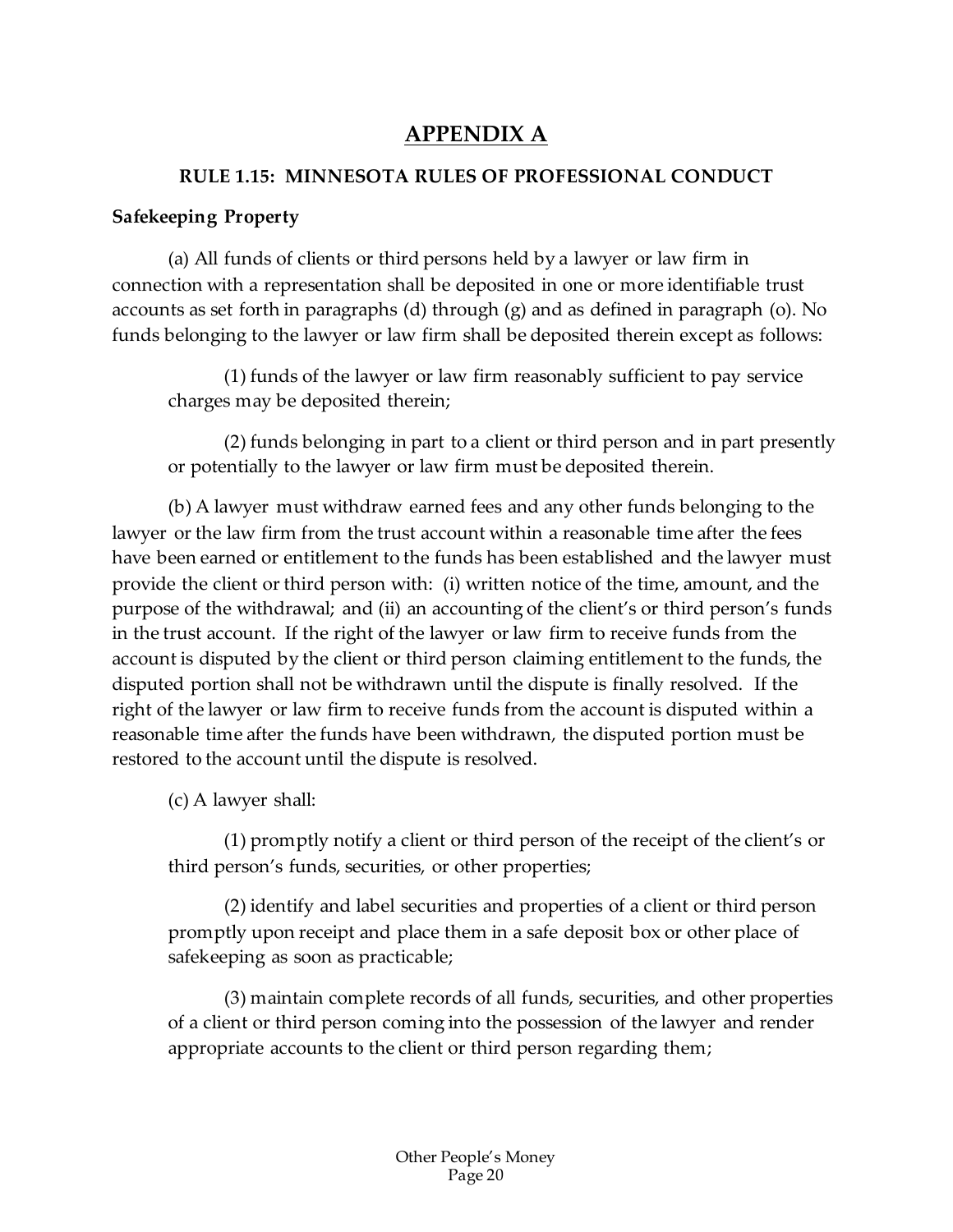(4) promptly pay or deliver to the client or third person as requested the funds, securities, or other properties in the possession of the lawyer which the client or third person is entitled to receive; and

(5) except as specified in Rule 1.5(b)(1) and (2), deposit all fees received in advance of the legal services being performed into a trust account and withdraw the fees as earned.

(d) Each trust account referred to in paragraph (a) shall be an account in an eligible financial institution selected by a lawyer in the exercise of ordinary prudence.

(e) A lawyer who receives client or third person funds shall maintain a pooled trust account ("IOLTA account") for deposit of funds that are nominal in amount or expected to be held for a short period of time.

(f) All client or third person funds shall be deposited in the account specified in paragraph (e) unless they are deposited in a:

(1) separate trust account for the particular third person, client, or client's matter on which the earnings, net of any transaction costs, will be paid to the client or third person; or

(2) pooled trust account with subaccounting which will provide for computation of earnings accrued on each client's or third person's funds and the payment thereof, net of any transaction costs, to the client.

(g) In determining whether to use the account specified in paragraph (e) or an account specified in paragraph (f), a lawyer shall take into consideration the following factors:

(1) the amount of earnings which the funds would accrue during the period they are expected to be deposited;

(2) the cost of establishing and administering the account, including the cost of the lawyer's services;

(3) the capability of financial institutions described in paragraph (d) to calculate and pay earnings to individual clients.

Only funds that could not accrue earnings for the client, net of the costs described in subparagraph (2) above, may be placed or retained in the account specified in paragraph (e).

(h) Every lawyer engaged in private practice of law shall maintain or cause to be maintained on a current basis, books and records sufficient to demonstrate income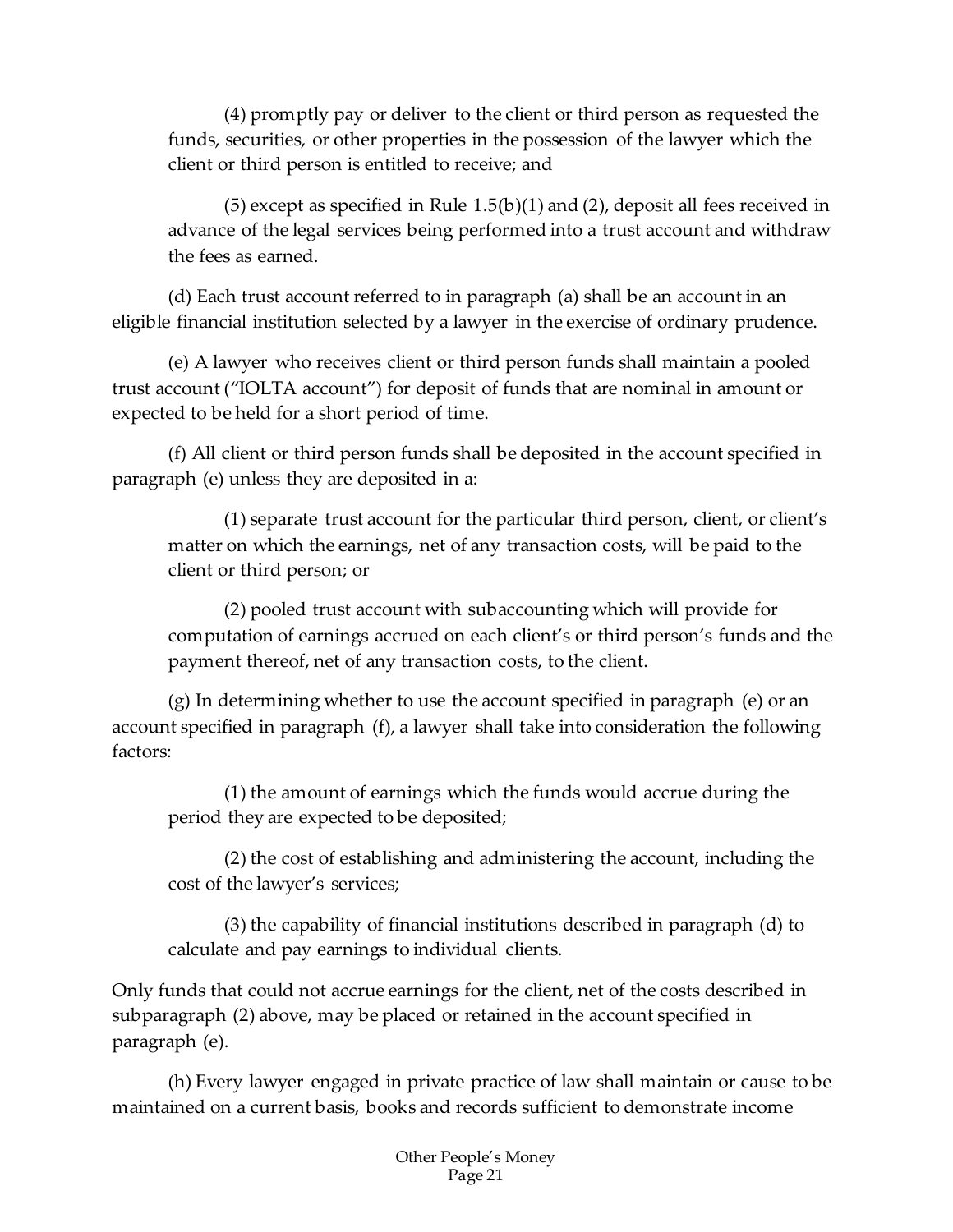derived from, and expenses related to, the lawyer's private practice of law, and to establish compliance with paragraphs (a) through (f). Equivalent books and records demonstrating same information in an easily accessible manner and in substantially the same detail are acceptable. The books and records shall be preserved for at least six years following the end of the taxable year to which they relate or, as to books and records relating to funds or property of clients or third persons, for at least six years after completion of the employment to which they relate.

(i) Every lawyer subject to paragraph (h) shall certify, in connection with the annual renewal of the lawyer's registration and in such form as the Clerk of the Appellate Court may prescribe, that the lawyer or the lawyer's law firm maintains books and records as required by paragraph (h). The Lawyers Professional Responsibility Board shall publish annually the books and records required by paragraph (h).

(j) Lawyer trust accounts, including IOLTA accounts, shall be maintained only in eligible financial institutions approved by the Office of Lawyers Professional Responsibility. Every check, draft, electronic transfer, or other withdrawal instrument or authorization shall be personally signed or, in the case of electronic, telephone, or wire transfer, directed by one or more lawyers authorized by the law firm.

(k) A financial institution*,* to be approved as a depository for lawyer trust accounts*,* must file with the Office of Lawyers Professional Responsibility an agreement, in a form provided by the Office, to report to the Office in the event any properly payable instrument is presented against a lawyer trust account containing insufficient funds, irrespective of whether the instrument is honored. The Lawyers Professional Responsibility Board shall establish rules governing approval and termination of approved status for financial institutions, and shall annually publish a list of approved financial institutions. No trust account shall be maintained in any financial institution that does not agree to make such reports. Any such agreement shall apply to all branches of the financial institution and shall not be canceled except upon three days notice in writing to the Office.

(l) The overdraft notification agreement shall provide that all reports made by the financial institution shall be in the following format:

(1) in the case of a dishonored instrument, the report shall be identical to the overdraft notice customarily forwarded to the depositor, and should include a copy of the dishonored instrument, if such a copy is normally provided to depositors;

(2) in the case of an instrument that is presented against insufficient funds but which instrument is honored, the report shall identify the financial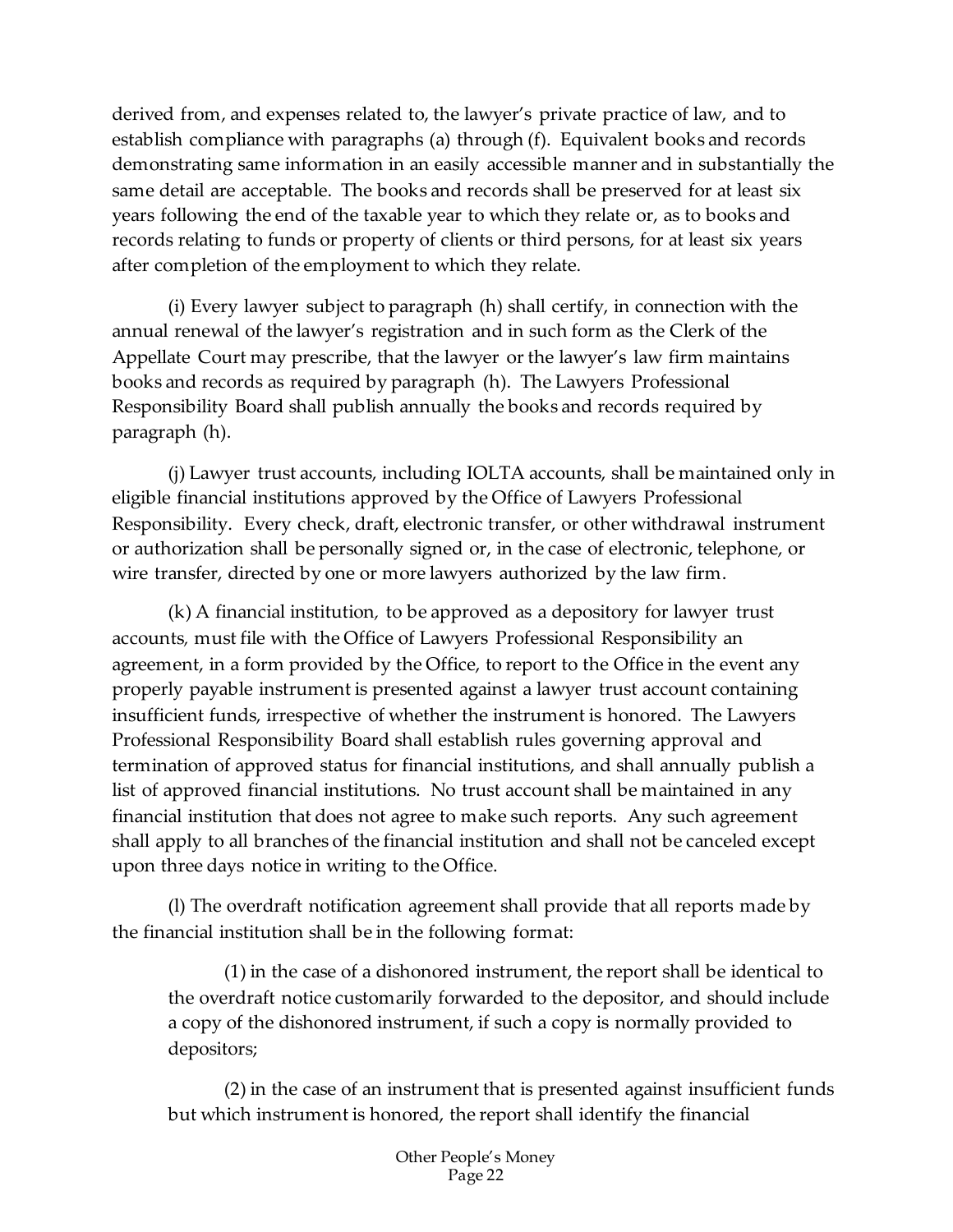institution, the lawyer or law firm, the account number, the date of presentation for payment, and the date paid, as well as the amount of overdraft created thereby.

Such reports shall be made simultaneously with, and within the time provided by law for notice of dishonor, if any. If an instrument presented against insufficient funds is honored, then the report shall be made within (5) banking days of the date of presentation for payment against insufficient funds.

(m) Every lawyer practicing or admitted to practice in this jurisdiction shall, as a condition thereof, be conclusively deemed to have consented to the reporting and production requirements mandated by this Rule.

(n) Nothing herein shall preclude a financial institution from charging a particular lawyer or law firm for the reasonable cost of producing the reports and records required by this rule.

### (o) Definitions.

"Trust account" is an account denominated as such in which a lawyer or law firm holds funds on behalf of a client or third person(s) and is: 1) an interest-bearing checking account; 2) a money market account with or tied to check-writing; 3) a sweep account which is a money market fund or daily overnight financial institution repurchase agreement invested solely in or fully collateralized by U.S. Government Securities; or 4) an open-end money market fund solely invested in or fully collateralized by U.S. Government Securities. An open-end money market fund must hold itself out as a money market fund as defined by applicable federal statutes and regulations under the Investment Act of 1940, and, at the time of the investment, have total assets of at least \$250,000,000. "U.S. Government Securities" refers to U.S. Treasury obligations and obligations issued or guaranteed as to principal and interest by the United States or any agency or instrumentality thereof. A daily overnight financial institution repurchase agreement may be established only with an institution that is deemed to be "well capitalized" or "adequately capitalized" as defined by applicable federal statutes and regulations.

"IOLTA account" is a pooled trust account in an eligible financial institution that has agreed to:

(1) remit the earnings accruing on this account, net of any allowable reasonable fees, monthly to the IOLTA program as established by the Minnesota Supreme Court;

(2) transmit with each remittance a report that shall identify each lawyer or law firm for whom the remittance is sent, the amount of remittance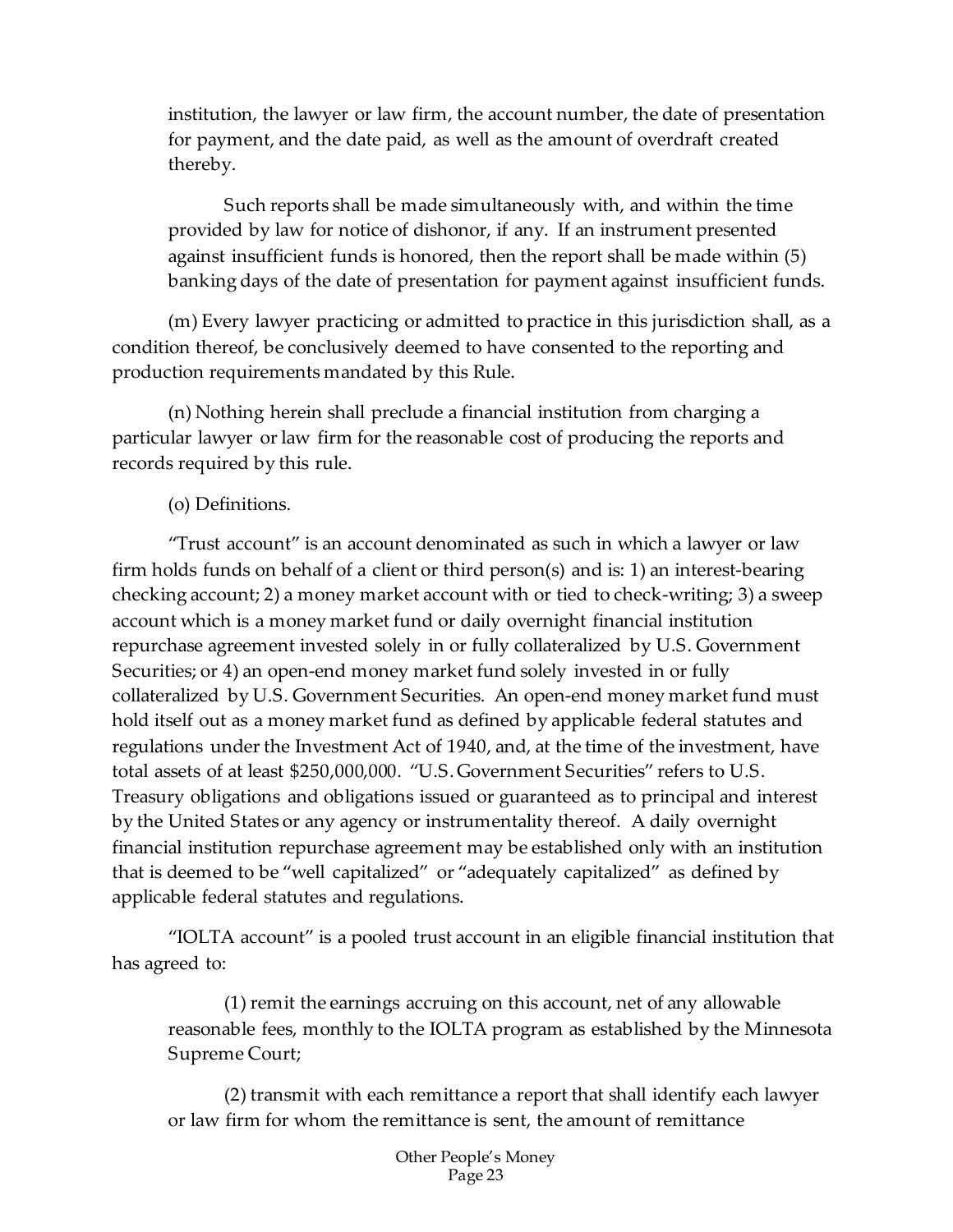attributable to each IOLTA account, the rate and type of earnings applied, the amount of earnings accrued, the amount and type of fees deducted, if any, and the average account balance for the period in which the report is made; and

(3) transmit to the depositing lawyer or law firm a report in accordance with normal procedures for reporting to its depositors.

An approved eligible financial institution must pay no less on IOLTA accounts than (i) the highest earnings rate generally available from the institution to its non-IOLTA customers on each IOLTA account that meets the same minimum balance or other eligibility qualifications, or, (ii) 80% of the Federal Funds Target Rate on all its IOLTA accounts. The rate to be paid shall be fixed on the first day of each month, subject to rate changes during the month reflected in normal month-end calculations. Accrued earnings and fees shall be calculated in accordance with the eligible financial institution's standard practice, but institutions may elect to pay a higher earnings rate and may elect to waive any fees on IOLTA accounts. A financial institution may choose to pay the higher sweep or money market account rates on a qualifying IOLTA checking account.

"Allowable reasonable fees" for IOLTA accounts are per check charges, per deposit charges, sweep fees and similar charges assessed against comparable accounts by the eligible financial institution. All other fees are the responsibility of, and may be charged to, the lawyer maintaining the IOLTA account. Fees or charges in excess of the earnings accrued on the account for any month or quarter shall not be taken from earnings accrued on other IOLTA accounts or from the principal of the account. Eligible financial institutions may elect to waive any or all fees on IOLTA accounts.

"Eligible financial institution" for trust accounts is a bank or savings and loan association authorized by federal or state law to do business in Minnesota, the deposits of which are insured by an agency of the federal government, or is an open-end investment company registered with the Securities and Exchange Commission authorized by federal or state law to do business in Minnesota.

"Properly payable" refers to an instrument which, if presented in the normal course of business, is in a form requiring payment under the laws of this jurisdiction.

"Notice of dishonor" refers to the notice which an eligible financial institution is required to give, under the laws of this jurisdiction, upon presentation of an instrument that the institution dishonors.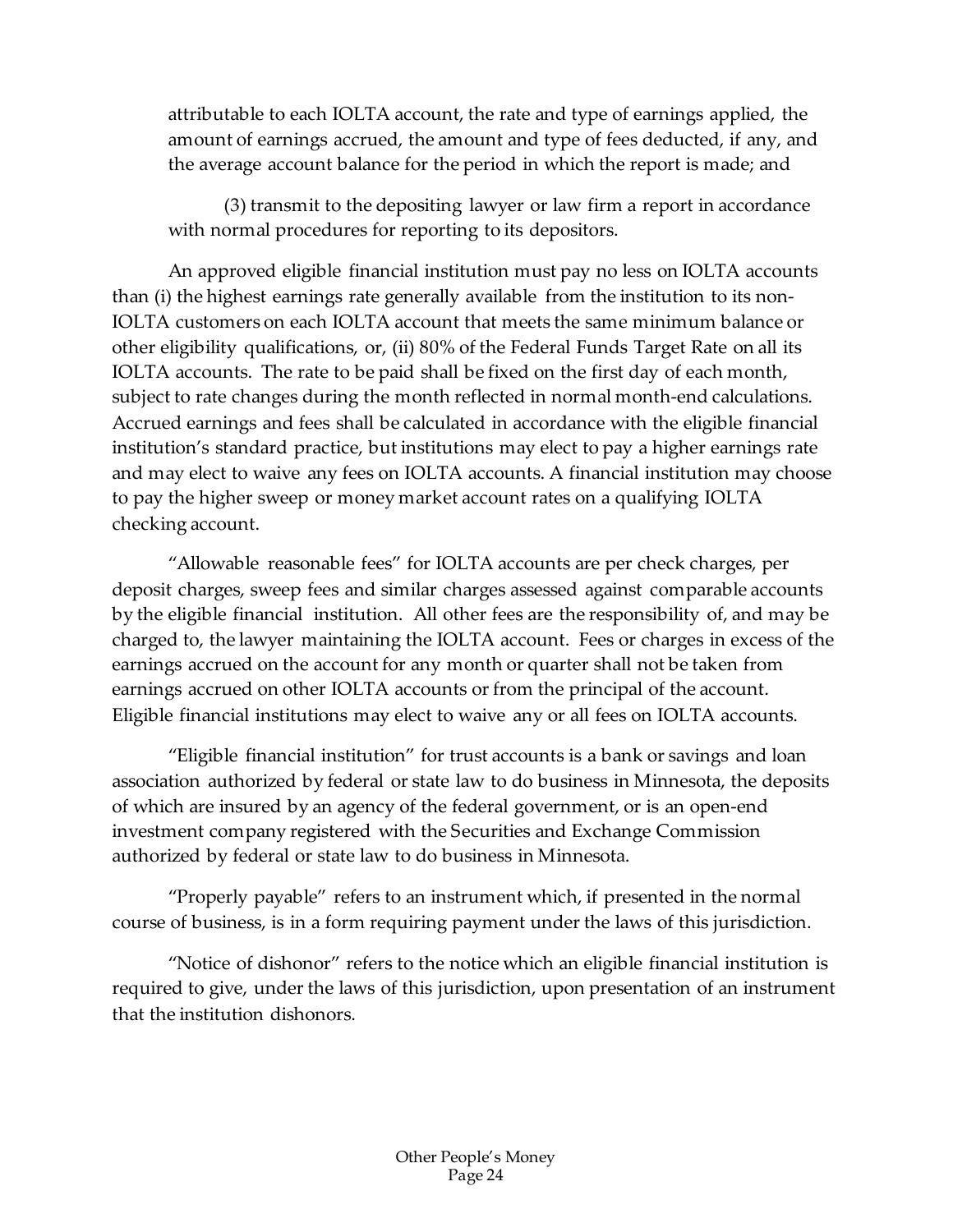# **APPENDIX B**

# <span id="page-25-0"></span>**APPENDIX 1 TO THE MINNESOTA RULES OF PROFESSIONAL CONDUCT**

### **MAINTENANCE OF BOOKS AND RECORDS**

### **Adopted September 30, 2005 with amendments through June 26, 2015**

Pursuant to Rule 1.15(i), Minnesota Rules of Professional Conduct (MRPC), the Lawyers Professional Responsibility Board adopted the following as the books and records required by Rule 1.15(h), MRPC:

Every attorney engaged in the private practice of law must maintain the books and records described in this Appendix to comply with the applicable provisions of the MRPC relating to funds and property received and disbursed on behalf of clients or otherwise held in a fiduciary capacity. Equivalent books and records demonstrating the same information in an easily accessible manner and in substantially the same detail are acceptable. Books and records may be prepared manually or by computer.

- **I. Trust Account Records.** The following books and records must be contemporaneously maintained for funds and property received and disbursed by an attorney in a fiduciary capacity. These books and records must be separately maintained for each individual trust account.
	- 1. An identification of all trust accounts maintained, including the name of the bank or other financial institution, account number, account name, date account opened, and an agreement with the bank establishing each account and its interest bearing nature. A record should also be maintained showing clearly whether each such account is pooled, with net interest paid to the IOLTA program, pooled with allocation of interest, or individual, including the client name. *See* Rules 1.15(e), (f)(1), and (f)(2), MRPC.
	- 2. A check register for each trust account that chronologically shows all deposits and checks and the balance of funds remaining in the account.
		- a. Each deposit entry must include the date of the deposit, the amount, the identity of the client(s) for whom the funds were deposited, and the purpose of the deposit.
		- b. Each check entry must include the date the check was issued, the check number, the payee, the amount, the identity of the client for whom the check was issued and the purpose of the check. An attorney may not make ATM or other cash withdrawals from a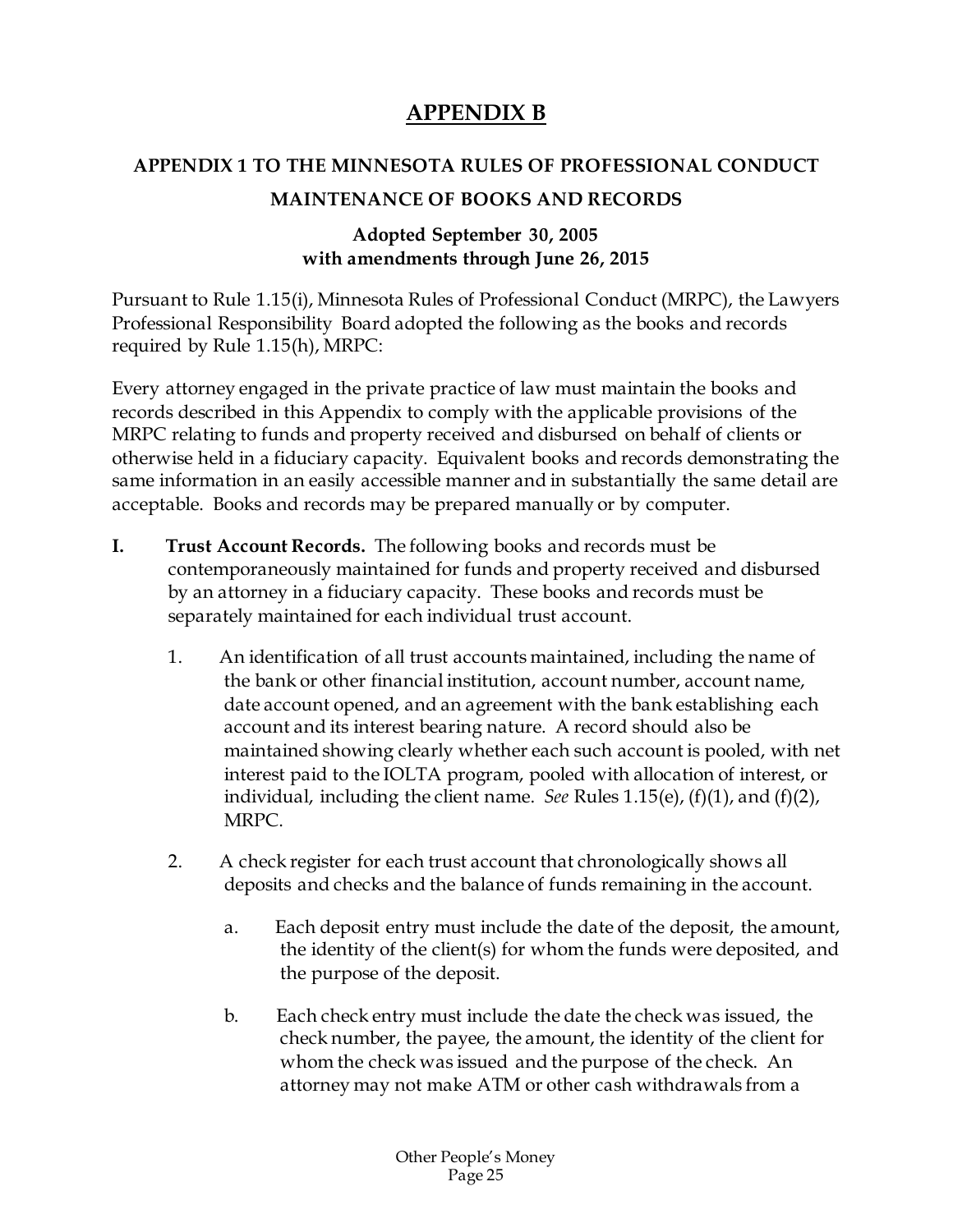trust account and may not issue trust account checks in payment of the attorney's own personal or business expenses.

- 3. A subsidiary ledger for each client matter in which the attorney deposits funds into a trust account.
	- a. For every trust account transaction, attorneys must record on the appropriate client subsidiary ledger the date of deposit or disbursement, the amount of the transaction, the payee and check number (for disbursements), the purpose of the transaction, and the balance of funds remaining in the account on behalf of that client matter. An attorney shall not disburse funds from the trust account that would create a negative balance in any subsidiary ledger.
	- b. A separate subsidiary ledger for nominal funds of the attorney held in the trust account pursuant to Rule 1.15(a)(1), MRPC, to accommodate reasonably expected bank fees and charges. The amount of an attorney's own funds in a trust account shall not exceed \$200. This ledger should also record any monthly service charges not offset or waived by the bank in the same month. A separate ledger should be maintained to record interest accrued but not transferred by the bank to the IOLTA program in the same month it is credited.
	- c. An attorney maintaining non-IOLTA trust accounts pursuant to Rule 1.15(f), MRPC, shall record on each client subsidiary ledger the monthly accrual of interest, and the date and amount of each interest disbursement, including disbursements from accrued interest for costs of establishing and administering the account.
- 4. A trial balance of the subsidiary ledgers, performed on a monthly basis, which shows each client matter for which the attorney is holding funds in a trust account, the balance of funds held on behalf of each client matter as of the date of the monthly bank statement, and a total of all such client balances. No client subsidiary ledger balance should be negative at any time. If at the time a trial balance is performed, however, a negative client subsidiary ledger balance has not yet been rectified, that balance should be viewed as zero for purposes of computing the trial balance total. A negative client subsidiary ledger balance may not serve to reduce the trial balance total.
- 5. A reconciliation of the check register balance, the subsidiary ledger trial balance total, and the bank statement balance performed on a monthly basis. The adjusted bank statement balance is determined by adding the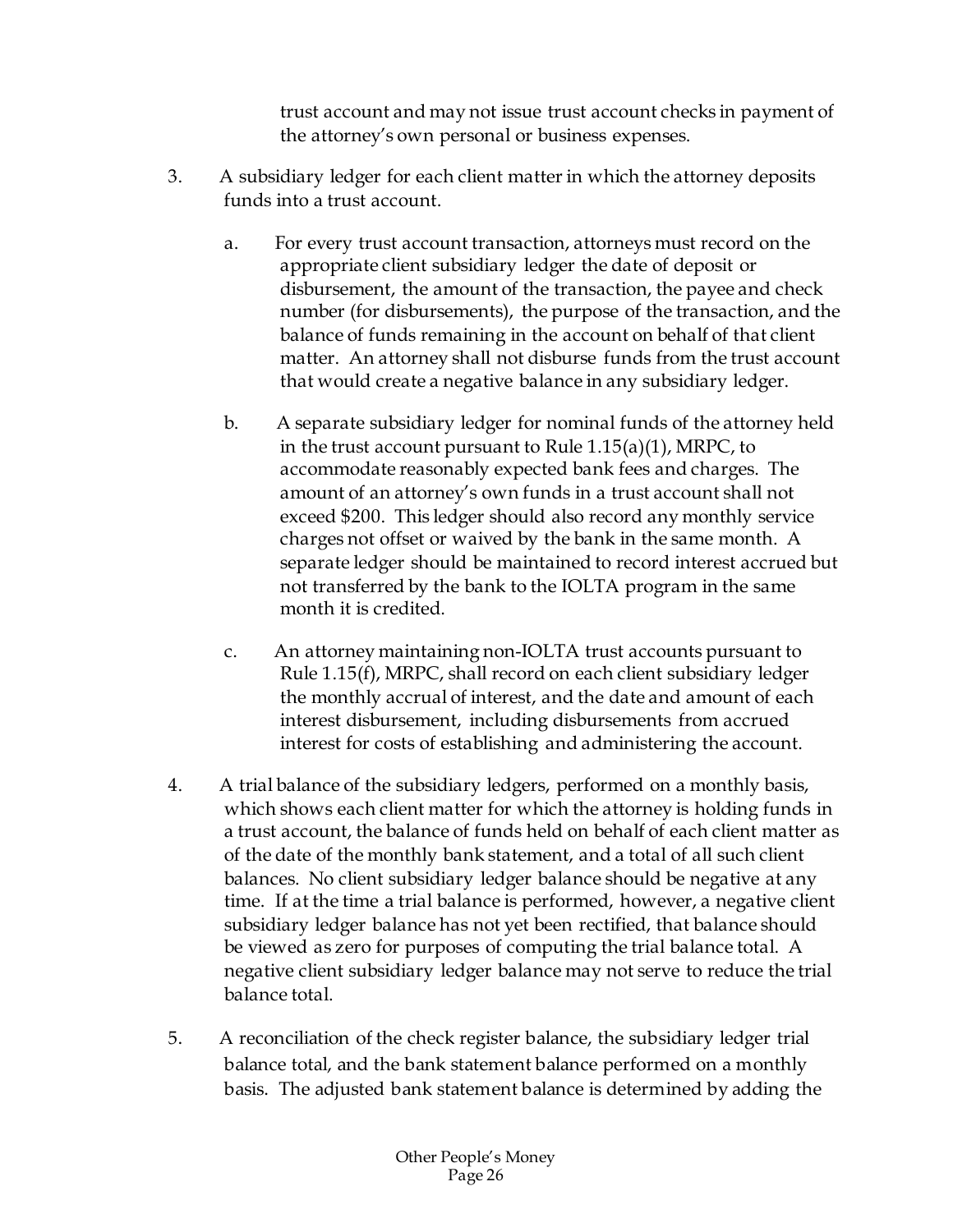outstanding deposits and subtracting the outstanding checks from the monthly bank statement balance.

[Sample trial balances and reconciliations are available from the Office of Lawyers Professional Responsibility].

- 6. Bank statements, canceled checks, if they are provided with the bank statements, bank wire, electronic or telephone transfer confirmations, and duplicate deposit slips. Checks, fund transfer confirmations and deposit slips must be annotated with the identity of the affected client. Cash payments must be documented by a receipt countersigned by the payor, which identifies the client on whose behalf the cash payment was received. Attorneys making deposits using substitute checks pursuant to the Check Clearing for the 21st Century Act must request and retain image statements from the bank for each such deposit. For withdrawal by bank wire, electronic or telephone transfer, an attorney or law firm must create a written memorandum authorizing the transaction, signed by the attorney responsible for the transaction. The bank wire, electronic or telephone transfer must be entered in the check register and appropriate client subsidiary ledger and include all the identifying information listed in paragraphs  $I(2)(b)$  and  $I(3)(a)$  of this Appendix.
- 7. **Electronic Record Retention.** An attorney who maintains trust account records by computer must print and retain, on a monthly basis, the check register, the trial balance of the subsidiary ledgers, and the reconciliation report. In the alternative, the check register, trial balance of the subsidiary ledgers and reconciliation report may be retained in a PDF form on an electronic device separate from the one on which these materials were created. Electronic records, both those maintained contemporaneously and those retained in a PDF form, should be regularly backed up by an appropriate storage device. The frequency of the back-up procedure should be directly related to the volume of activity in the trust account.
- 8. A record showing all property, specifically identified, other than cash, held in trust for clients or others, except that routine files, documents and items, such as real estate abstracts, which are not expected to be held indefinitely, need not be so recorded but should be documented in the files of the lawyer as to receipt and delivery.
- 9. Each trust account shall be maintained in a financial institution that is authorized by federal or state law to do business in Minnesota, is located, or has a branch office located, in Minnesota, and has executed a "Trust Account Overdraft Notification and IOLTA Comparability Agreement."